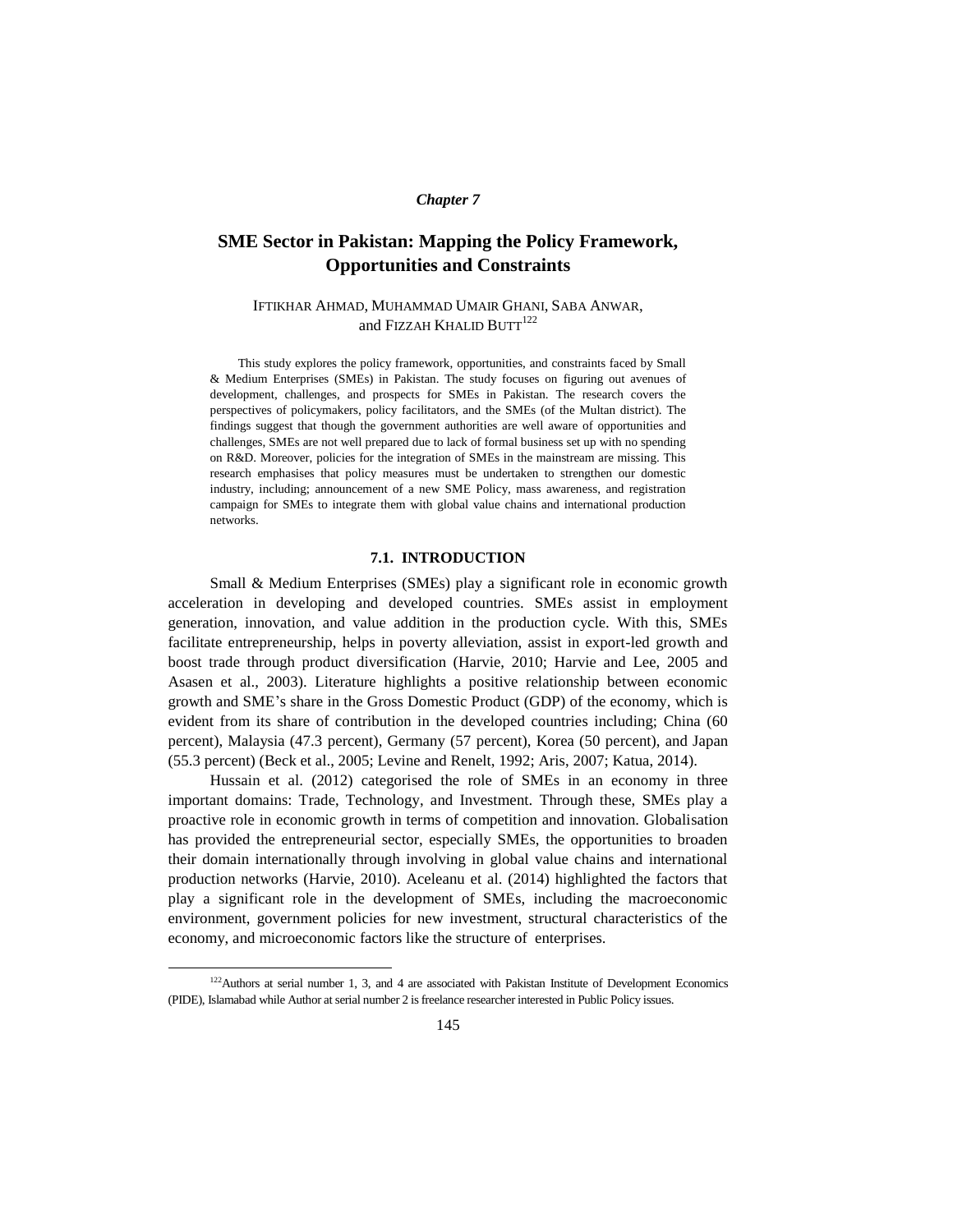SMEs are the source of employment generation in low-income economies. Sharafat, et al. (2014) described SMEs in Pakistan as one of the key drivers of growth in the Pakistan economy. Therefore, one of the principles of SME Policy was to align the SME development in the areas of technology, human resource development, marketing, and creating space for these SMEs in other policy areas through proper measures including labour policy, industrial policy, trade, and fiscal policy. With a modified business proposition after CPEC and having spent 14 years in vogue, it is high time to map the success and shortcomings of the 2007 SME policy. This exercise needs to be undertaken before the announcement of the new SME policy 2021, which is expected to be out soon.

As a facilitator to develop SMEs in the country, the Small and Medium Enterprise Development Authority (SMEDA) was formed in 1998 under the Ministry of Industries & Production (MOIP)<sup>123</sup>. SMEDA was established to work as a pivot for streamlining SMEs and is facilitating SME operation and growth through several programs. Its efficacy, though needs to be reassessed after the  $18<sup>th</sup>$  constitutional amendment. According to the National SME Policy 2007, there were 3.2 million SMEs contributing 30 percent to the GDP and having 25 percent of the share in exports of the country. Currently, in 2021, there are 5.2 million SMEs in the country as per the given definition. Despite the fact that SMEs are the most significant contributor to employment generation in the country i.e., 78 percent of non-agriculture sector employment, still these suffer due to low productivity. SMEs contribute only 40 percent to the value addition in the economy (MOIP, 2007). SMEDA is trying to create awareness among the local investors but any particular objectives related to the development of SMEs within the country are missing. In the recent pandemic, SBP launched innovative plans to support the SMEs and ease their financial constraints, an applauded new initiative.

To summarise, the above discussion makes it obvious that SMEs have an important role in inclusive growth and sustainable economic development. Consequently, it is important to explore the issues, challenges, and opportunities faced by SMEs under the existing policy framework in Pakistan. We need to assess how much our SMEs are aware and prepared to realise their potential out of the emerging opportunities in the globalised world. We also need to examine the role of the government in facilitating and regulating these SMEs. Hence, it is important to focus on the development of domestic industry, especially SMEs, and make it an explicit part of the development agenda. It can only be achieved if domestic investments and local industries are developed to their optimal potential and if SMEs are considered while seeking long-term sustainable development. Moreover, CPEC can be utilised and planned in such a way that the development takes place not only on the inter-regional level but also at an intra-regional level.

## **7.2. SMES IN PAKISTAN**

Afaqi (2010) explained that Pakistan inherited a weak industrial base with more dependency on agriculture. The large-scale manufacturing sector was focused initially, and with time, Pakistan was successful in developing its industrial sector. In the First

 $\overline{a}$ 

<sup>123&</sup>quot;Official Website of SMEDA; Objectives of SMEDA" http://www.smeda.org/index.php? [option=com\\_content&view=article&id=2&Itemid=689](http://www.smeda.org/index.php?option=com_content&view=article&id=2&Itemid=689)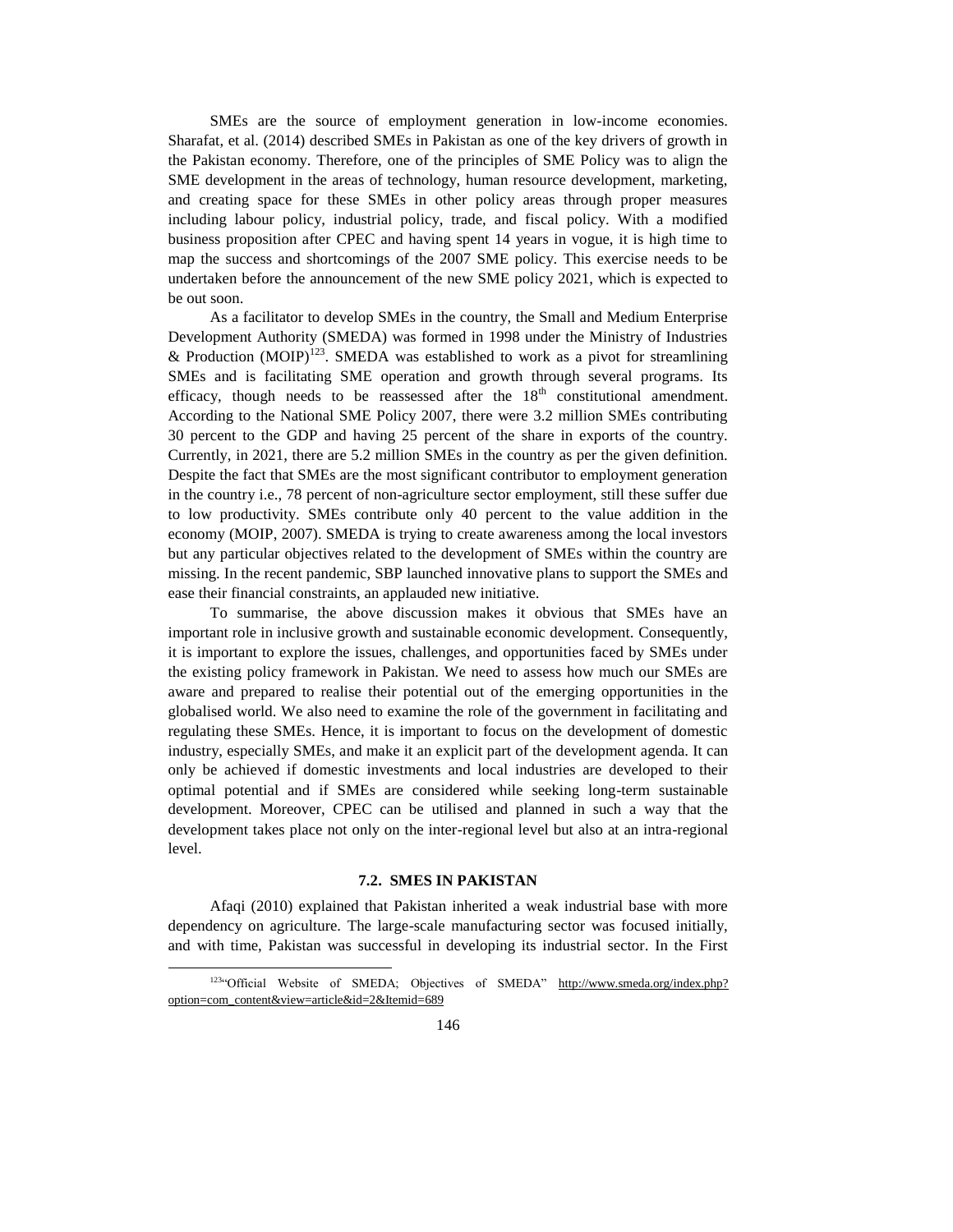Five Year Plan (1955-1960), SMEs were particularly focused for the first time. According to the Pakistan Bureau of Statistics (2008), about 78 percent of the nonagricultural labour force is employed in the SME sector. SMEs contribute more than 30 percent to the manufacturing sector (GoP, 2005). According to the Economic Census of Pakistan in 2005, there are 2.96 million business units in the country for goods and services divided into two categories of established units and units at households. The provincial concentration of these units is as follows; Punjab (65.26 percent), Sindh (17.82 percent), Khyber Pakhtunkhwa (KPK) (14.21 percent), and Baluchistan (2.09 percent)<sup>124</sup>. Moreover, the SMEs constituted 53 percent of the businesses in wholesale and retail trade, 20 percent of the industrial units and 22 percent of the services sector. Despite these facts, the SME sector is still majorly unregistered. More than 96 percent of these SMEs are established on sole proprietorship, while only 2 percent are based on partnerships. Importantly, it is evident from the data of growth rate of Large-Scale Enterprises and SMEs in three decades 1970s, 1980s, and 1990s that the gap of output growth rate and the employment growth between LSEs and SMEs has increased, with LSEs in the lead (Khawaja, 2006).

#### **7.2.1. Constraints Faced by SMEs**

In developing countries, the key constraints that SMEs face include difficulty in market access, financial constraints, lack of information, and institutional constraints such as international competitive market, financial issues, infrastructural problems, and political instability; restraining the SMEs' performance. Khan and Khalique (2014) identified lack of infrastructure, political instability, energy crisis, and lack of capital as the critical issues SMEs face in Pakistan. Similarly, Khattak et al. (2011) highlighted the hurdles faced by SMEs in Pakistan by categorising these into internal and external barriers. Internal barriers are linked with the company and its products, lack of expert personnel, and production capacity and capital. While the external barriers include low foreign demand, legal procedures, and compe tition. In Pakistan, SMEs face 32 percent of the external barriers and 68 percent of the internal barriers. In an Annual International Conference's session on 5<sup>th</sup> December 2016, it was highlighted that the financing had improved significantly during these years. Yet, banks are hesitant in providing loans to SMEs due to their riskier financial status. They have low human capital, which makes them more vulnerable to financial shocks. 125

#### **7.2.2 Overall Business Environment**

Internationally, Pakistan stands at  $108<sup>th</sup>$  rank in 'Doing Business (DB) Rank in 2020 while it was at  $147<sup>th</sup>$  position out of 190 in 2018. Pakistan has gradually improved its position during the last three years. The disaggregated information of Pakistan's rank

 $\overline{a}$ 

<sup>&</sup>lt;sup>124</sup> Economic Census of Pakistan, (2005). Economic Census 2005 | Pakistan Bureau of Statistics, December 5, 2017, from http://www.pbs.gov.pk/content/economic-census-2005

<sup>&</sup>lt;sup>125</sup> "Challenges and Potential of SME Sector financing in Pakistan and a Way Forward through CPEC" [https://cpec-centre.pk/challenges-and-potential-of-sme-sector-financing-in-pakistan-and-a-way-](https://cpec-centre.pk/challenges-and-potential-of-sme-sector-financing-in-pakistan-and-a-way-forward-through-cpec/)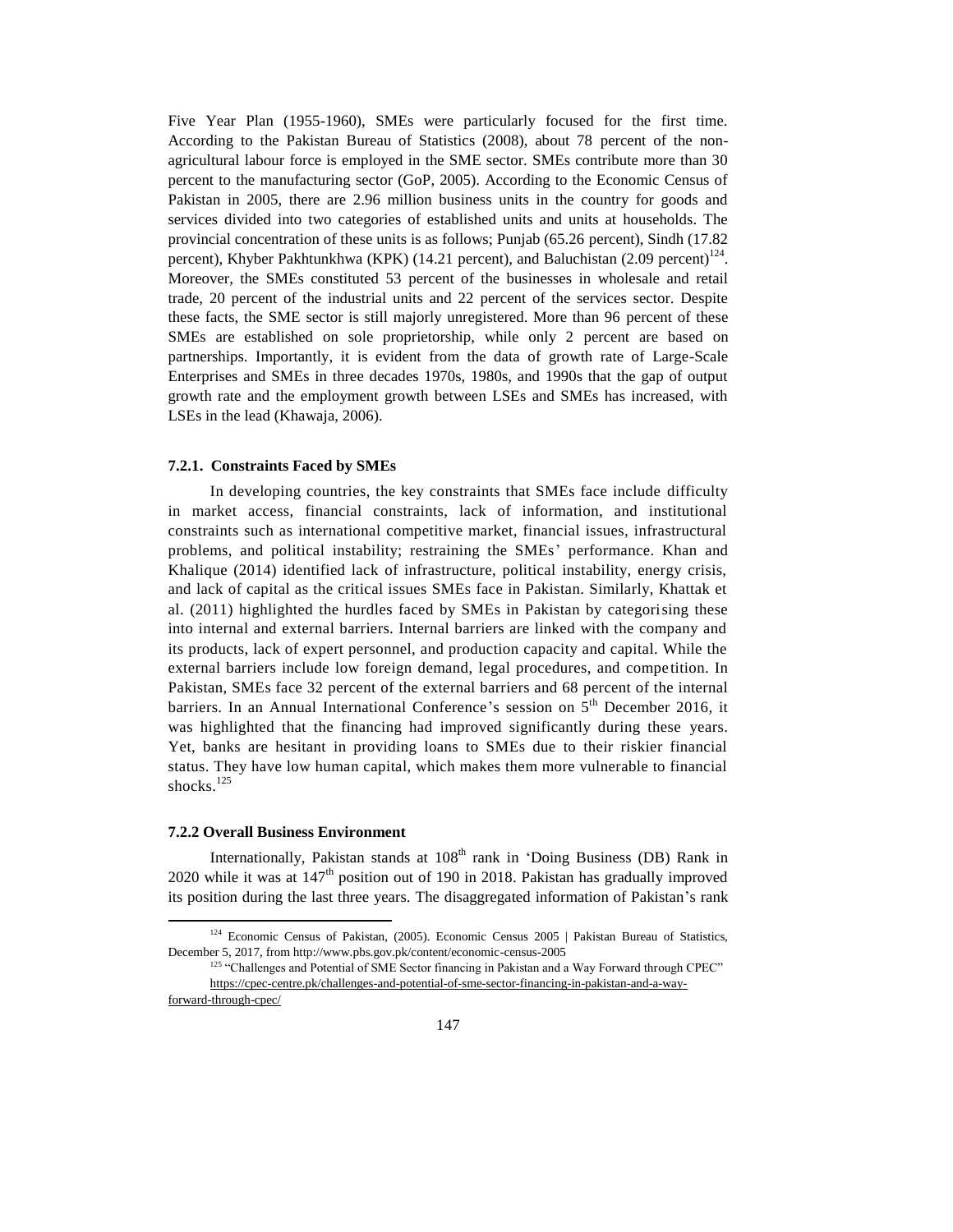according to the 'Doing Business Rank  $2020$ ,<sup>126</sup> is as follows; starting a business (72), dealing with construction permits (112), getting electricity (123), registering property (151), getting credit (119), paying taxes (161), trading across borders (111) and enforcing contracts (156). Hence, on a relative basis, Pakistan has a weaker position in DB indicators globally. If we compare the situation in the South Asian region, India ranked at  $63<sup>rd</sup>$  and China ranked at  $31<sup>st</sup>$  position in DBI 2020 rankings. An important constraint is that there are 12 different procedures to begin a business which require about 18 days to complete, while proper registration requires 155 days. Similarly, in the 'Global Competitiveness Index (GCI)', Pakistan ranked at 107 out of 122 in 2018 compared to 115th rank in 2017. However, Pakistan stood at second last position in South Asian countries, according to  $GCI<sup>127</sup>$ . There is a need to identify the constraints that barred the business sector from flourishing up to its true potential.

Lastly, countries are spending a significant amount of money to facilitate SMEs. Naveed (2012) discussed the budgets allocated for organisations working to facilitate SMEs in different countries. According to the study, India is spending \$109 million, Korea is spending \$3.49 billion, Malaysia is spending \$2.22 billion, and Thailand is paying \$122 million, whereas Pakistan spent only \$1.74 million. He emphasised that due to rapid urbanisation, the SMEs are a better source of utilising skills, entrepreneurship, and capital from rural regions; therefore, they deserve more investment.

## **7.2.3 Defining SMEs; A National and International Perspective**

In countries like France and Germany, the SME sector makes up more than 95 percent of the economy. According to World Bank, 7 out of 10 jobs in developing countries are created by SMEs; therefore, financing SMEs needs to be hassle-free. The World Bank in G-20 summit-2010 highlighted different factors responsible for making up the SME and stressed a global definition of SMEs. With this background, different definitions were offered from time to time. Most of the definitions are based on the size of employees, acceptable loan size, and sales size.

The definition by WB as prescribed in the IFC document is a registered business with less than 250 employees andhas assets and annual sales of less than \$100,000. SME categories are micro, small, and medium, based on the number of employees and asset size. The European Union (EU) defines SMEs against the number of employees and annual turnover. Where the number of employees remains less than 250, and the annual turnover is less than 50M Euros. The World Trade Organisation (WTO) has not provided any specific definition of SMEs and has agreed that each country can define it for themselves based on their economic conditions and the market structure. However, the base for the definition will be the number of employees, the capital investment, and sales turnover. This baseline is the basis of most of the definitions worldwide.

To operationalise the definition of SMEs for the current study, it is pertinent to see the definitions used in Pakistan. The SBP defines SMEs based on the global guidelines of the headcount and the capital investment. For SBP, a small firm is the one with employees

l

<sup>126</sup> 'Doing Business Ranking 2020' [http://www.doingbusiness.org/content/dam/doingBusiness/](http://www.doingbusiness.org/content/dam/doingBusiness/country/p/pakistan/PAK.pdf/)   $\frac{\text{country}}{27}$  https://trib.com

[https://tribune.com.pk/story/1850073/2-global-competitiveness-index-pakistan-faces-supply-side](https://tribune.com.pk/story/1850073/2-global-competitiveness-index-pakistan-faces-supply-side-constraints/)[constraints/](https://tribune.com.pk/story/1850073/2-global-competitiveness-index-pakistan-faces-supply-side-constraints/)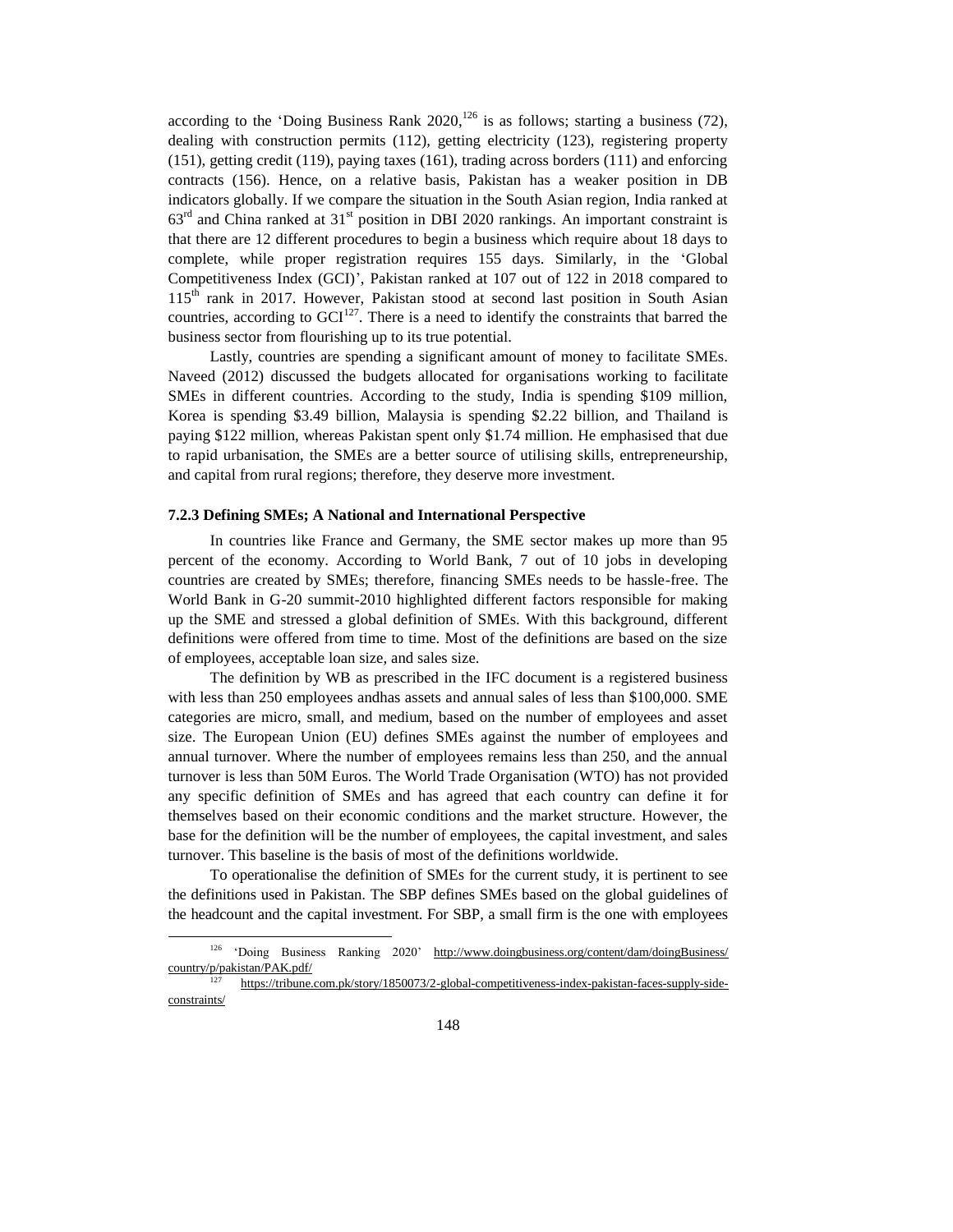not exceeding 50, and the investment of 25M (maximum), whereas the medium scale company can have employees no more than 250, and their capital investment can be up to 200M PKR. The Pakistan Stock Exchange defines SMEs as registered firms under the company act 1984 with assets between 25M PKR to 250M PKR.

The SMEDA agrees to the definition of State Bank of Pakistan as most of the financing is being done by the banks. The definition of SME has been a work in process to date, the acceptable criteria for defining SMEs is more than a decade old, but each country is defining these according to their economic and market conditions. The current study will define the SMEs as: *"Any firm that has less than 250 employees and the capital investment up to the maximum of 250M PKR".*

## **7.3. METHODOLOGY**

This study uses qualitative techniques for analysis. This study undertakes an extensive review of the literature, including research articles, research reports, and other policy documents available on the SME sector in Pakistan. It thus conducts a comprehensive document analysis of the policy framework and the current state of SMEs. Secondly, intensive interviews were conducted with the important stakeholders, i.e. policy-makers, facilitators, and business organisations, regarding the development of SMEs and analysed their perspective through thematic analysis. Last but not least, to explore and learn from the perspective of SMEs, manufacturers were also interviewed about the opportunities, challenges, and expectations. This study covers Multan as a sample area for data collection from SMEs. The following points will explain the assessment tool adopted for analysis of each aspect.

- (i) SME sector performance review-Review of Literature
- (ii) SME Policy, Regulations, and Facilitation in Pakistan- Document analysis
- (iii) Insights from SMEs-Interviews with Manufacturers
- (iv) Insights from sector' facilitators-Interviews with SMEDA, Islamabad Chamber of Commerce and Industry (ICCI), Islamabad Chamber of Small Traders and Small Industry (ICSTSI), and Multan Chamber of Commerce and Industry (MCCI)

## **7.3.1. Sampling Method**

The selection of SMEs in Multan is made based on stratified random sampling, using the SMEs clusters defined by SMEDA. Moreover, list of pre-investment directory of Multan published in 2012 by the Directorate of Industries, Punjab, was also used to locate the SMEs in the selected clusters.<sup>128</sup>

## **7.3.2. Sample Size**

l

In this study, 31 interviews consisted of in-depth and key informants' interviews from the selected stakeholders. The sample was further divided, having 14 key-informant interviews from the government officials and business facilitation organisations (Table 7.1), while 17 in-depth interviews were conducted from manufacturers, as shown in Table 7.2.

<sup>128</sup>'Pre-Investment Study Multan[' https://doi.punjab.gov.pk/system/files/Multan.pdf](https://doi.punjab.gov.pk/system/files/Multan.pdf)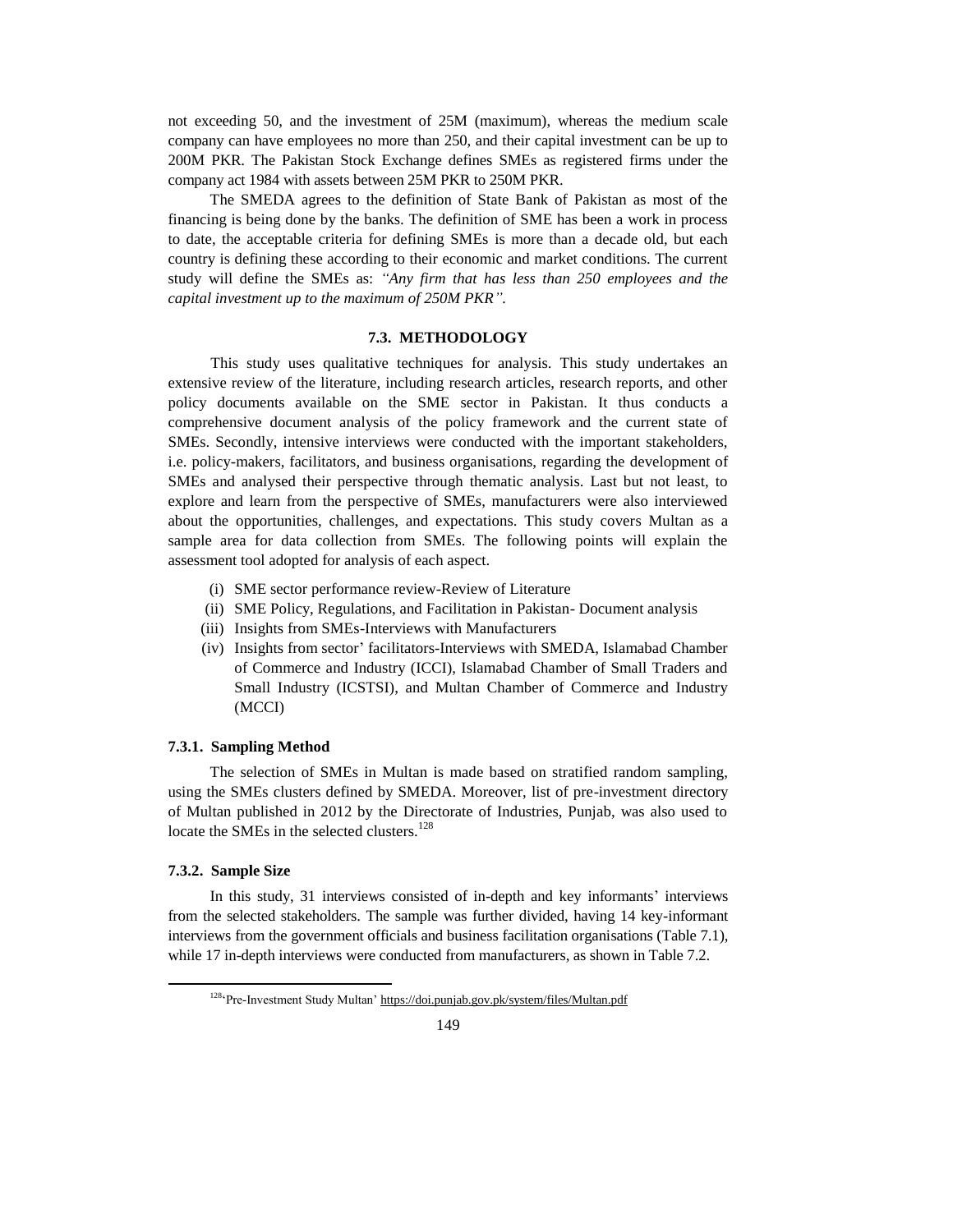|                                               | Number of Interviews                                                            |
|-----------------------------------------------|---------------------------------------------------------------------------------|
| Stakeholders for Key Informants' Interviews   | Conducted                                                                       |
| <b>Small and Medium Development Authority</b> | 3                                                                               |
| (SMEDA) Head Office, Lahore                   |                                                                                 |
| Regional Business Centre (RBC) Multan, SEMDA  | 1                                                                               |
| Islamabad Chamber of Commerce and Industry    |                                                                                 |
| (ICCI)                                        |                                                                                 |
| Islamabad Chamber of Small Traders and Small  | 2                                                                               |
| Industry (ICSTSI)                             |                                                                                 |
| Multan Chamber of Commerce and Industry       | 2                                                                               |
| (MCCI)                                        |                                                                                 |
| Pakistan Small Industries Corporation (PSIC), | 3                                                                               |
| Multan                                        |                                                                                 |
|                                               | 2                                                                               |
|                                               |                                                                                 |
|                                               | Total= 14                                                                       |
|                                               | <b>Technical Education and Vocational Training</b><br>Authority (TEVTA), Multan |

Table 7.1 *Sample of Key Informants' Interviews*

| able |  |
|------|--|
|      |  |

|     |                                                         | No. of In-depth   |
|-----|---------------------------------------------------------|-------------------|
| No. | Categories of SMEs in District Multan                   | <b>Interviews</b> |
|     | Textile (Handlooms, Power looms, Cotton Ginning $\&$    | 8                 |
|     | Weaving, and Bed Wears)                                 |                   |
| 2.  | Food Processing Units (Food Packaging, Fruit Processing |                   |
|     | Plants, and Bakery Items)                               |                   |
| 3.  | Handicrafts (Blue Pottery & Camel Skin Products)        | 4                 |
|     |                                                         | $Total=17$        |

*Sample Size for In-depth Interviews from SMEs in Multan District*

## **7.3.3. Data Collection and Analysis Method**

For data collection, different versions of questionnaire were designed for different stakeholders (as mentioned in Table 7.1 & 7.2). Each questionnaire was specifically focused based on the stakeholder's nature of functioning and role in the development of SMEs. The questions asked from the officials (policy makers and facilitators on federal and provincial level) were generalised into three parts: facilities provided to SMEs by these organisations, policy perspective of SMEs under these organisations, and perception about prospects and threats for the development of SMEs. Perspectives and initiatives of business organisations (Chambers) were also captured through interviews.

Similarly, interviews were conducted from SMEs in three clusters present in Multan, as mentioned in Table 7.2. The themes for the questionnaires from SMEs included the status of SMEs, challenges faced by the SMEs, perspectives of the SMEs about future challenges, and awareness & preparedness of SMEs. For data analysis of the data collected from interviews, a scheme of 'thematic analysis' was adopted in this study.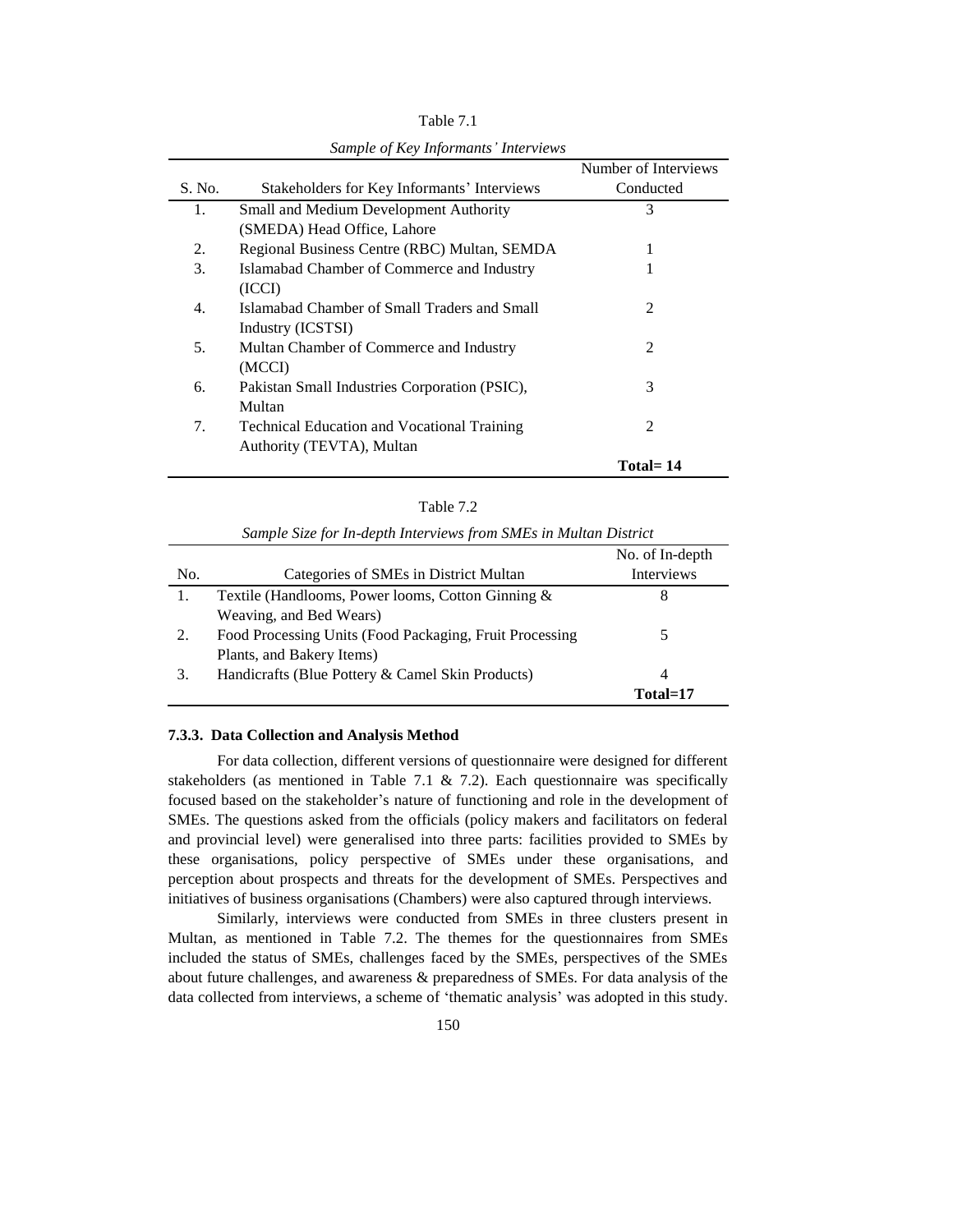The interpretation of the data is based on the selected themes and objectives of the study. The ethical considerations of the data collection and analysis are followed while interviewing and interpreting the data. The identity of the respondents is kept confidential with their consent.

## **7.4. FINDINGS & DISCUSSION**

#### **7.4.1. SME Policy of Pakistan**

The SME policy implemented currently in the country is the policy that came out in 2007. The SME Policy 2007 was made in order to promote: the business environment, ease access to finance, human resource development, technical guidance, and technology up-gradation. The SME policy was good in assessing the sector's needs, tried to address the issues of the sector, and set a baseline of how the SME sector should be and how it can grow. The problem is that even after 14 years, the 2007 policy is still intact without any assessments on the extent of success.

The SME policy 2007 was based on the SME act 2006, and the policy facilitated the marginalised groups and women by encouraging them to start up their businesses. The policy planned to introduce the entrepreneurship culture in the country. The policy also mentioned barriers to firms' growth and promised solutions to those issues by providing technical and human support (in the form of labour and human resource development programs). The policy also planned to promote the rural areas and the agrobased initiatives.

To improve the business environment in the country, the policy recommended simplifying the fiscal/monetary laws for the small and medium firms, ease registration processes for the firms by incentivising them to register. The help desks are to be placed at all the major government offices, and the facilitation promises to encourage the people to start up their businesses. The policy had recommendations to ease out the financing for the SMEs by including the SBP to ease out the credit terms for the SMEs and other public and private sectors to ease out the credit policies for the SMEs. Similarly, for the human resource development and technology up-gradation, laws were made, and terms were promised to be relaxed to acquire technology and increase the capacity.

Apparently, the SME Policy 2007 was serving the purpose and proved to be an excellent first step to encourage SMEs. The major concern about the policy is that it is still to be assessed for its efficiency and effectiveness when the circumstances, technology, and rules of engagement for new businesses<sup>129</sup> have changed manifold. During 14 years, the focus seems to have majorly remained on the agriculture and manufacturing sector despite a clear mention of the service sector in the policy document; because the services sector has been contributing more than 50 percent to the GDP of Pakistan since 2006.

## **7.4.2. Need for an updated Policy**

l

It is now very important to have an updated policy and a proper implementation plan to facilitate the SMEs in the country and achieve the international standards. It is

 $129$  e.g. virtual world, required skills set, innovation, imitation and value chain integration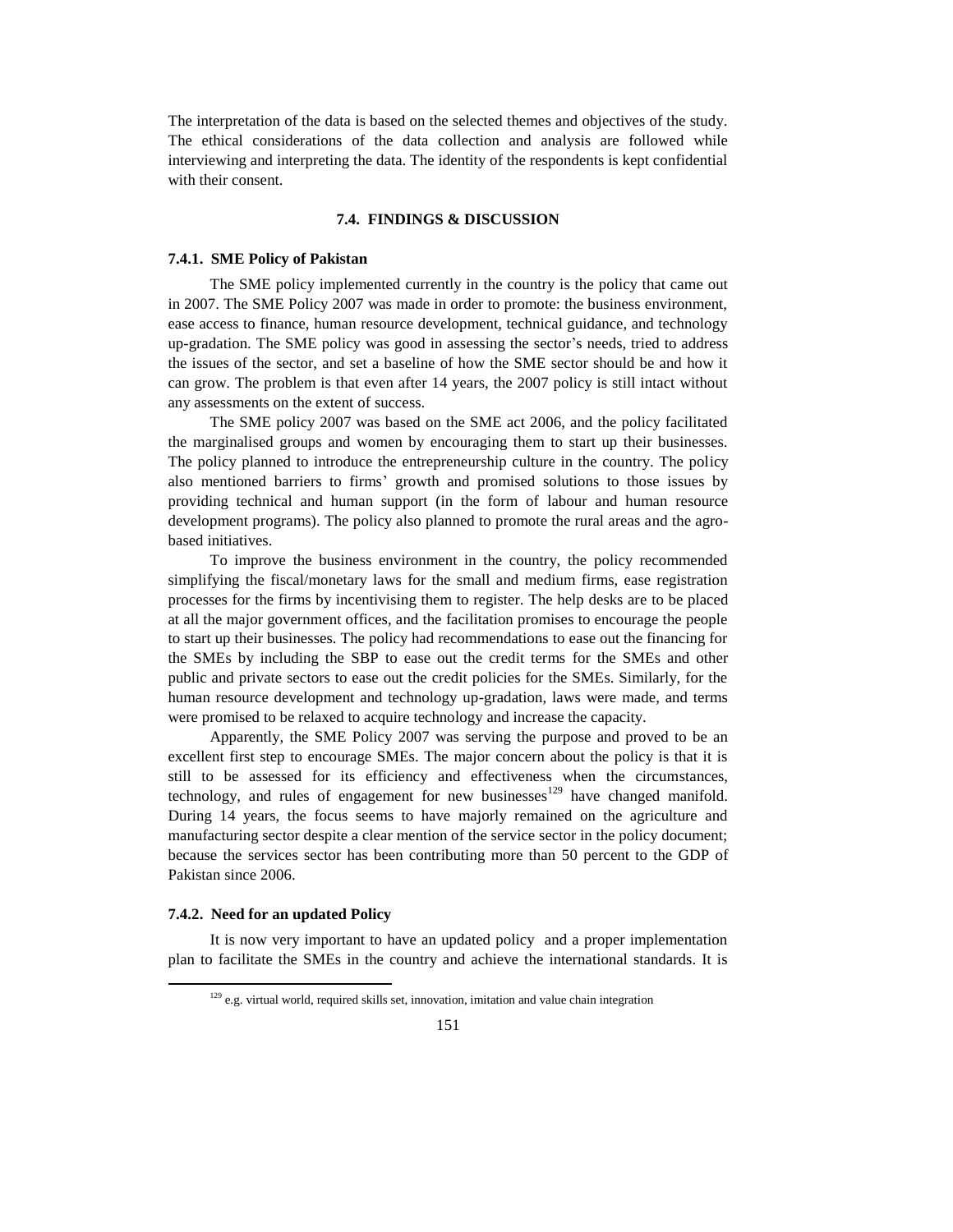pertinent to have an official SME policy to align all the policies and determine the roles of all the players and stakeholders. Giving liberty to multiple officials to define the sector can impact the autonomy of the said department that has to manage the major issues. Moreover, the updated policy needs to be finalised, implemented, and smoothen the procedures to facilitate the SMEs across the country. It is important for the progress of SMEs and the country's economic development as unregistered firms are still part of the informal economy, which is suboptimal for the state and the firms. The most important factor in the policy implementation remains the system that needs to be strengthened by removing sludge to get work done easily, timely, and make it hassle-free.



**Fig. 1. Targets under the New SME Policy**

*Source:* Prospective SME Policy 2019, A presentation by SMEDA and ICG.

The efforts for new SME policy have been taking place since 2019, when the policy was presented to the Prime Minister<sup>130</sup>. The new draft policy is reportly developed after the review of the 2007 policy. The new policy updates the definition and calls for strengthening the financing channels. The proposed policy focuses on the increase in the economic contribution through the export and manufacturing sector. Both the ideas are good if implemented properly, but the focus on the service sector remains missing. The draft policy also plans to introduce a culture of entrepreneurship, and the result is an increasing number of student-based start-ups which is beneficial for the economy by relieving pressure from the unemployed youth. The draft SME policy made the start-ups

l

<sup>130</sup> https://fp.brecorder.com/2018/07/20180719392095/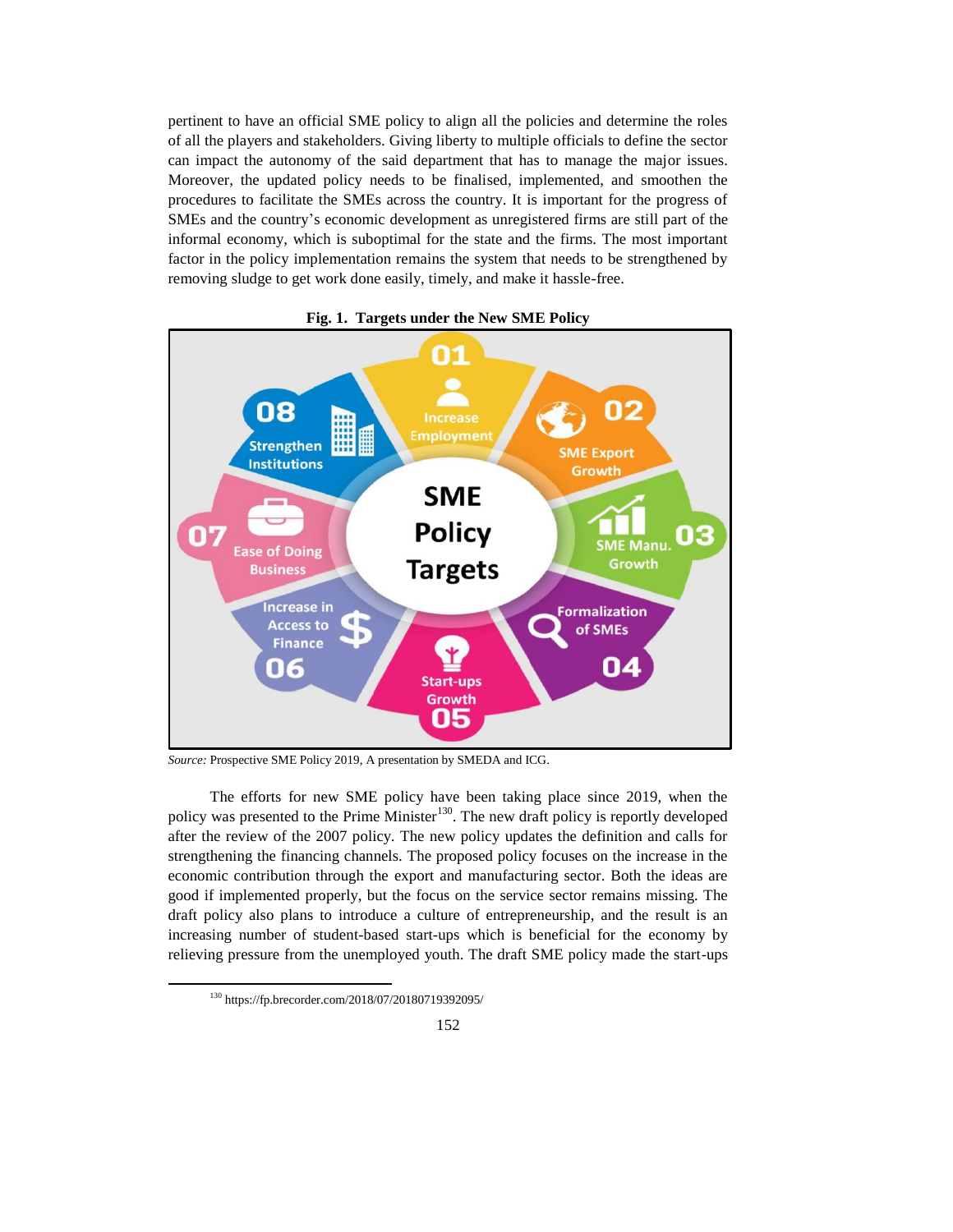growth a major agenda which if successful can provide a great support to the economy. The proposed policy intends to formalise the SMEs across the country, which looks like a good plan, though SMEDA was supposed to already do that. By formalising SME sector, youth and local investors can be encouraged towards new start-ups which is believed to bring innovation, employment and more output.

As per the reports, the policy draft is focused towards the development of a proper system and is successful in presenting a good plan. Despite being under consideration since 2019, the irony is that it is still to be formally approved and announced<sup>131</sup>. This, though provides an opportunity to further fine-tune the new policy in the wake of Covid-19 to match the SME sector of Pakistan to the international standards. One of the main targets of the policy is to strengthen the institutions, which is also needed to streamline the processes and management of the sector, which asks for universal ownership of the policy across all the involved institutions.

The draft for the domestic commerce policy of Pakistan is also on the tables, and that too recognises the importance of SMEs. The draft recommends policies to accommodate SMEs in the special economic zones, in collaboration with FBR, lessen the tax burden and increase the credit guarantees and facilitations. The brightest recommendation is E-commerce, as with the change in technology and the current world conditions is the way out and the survival regime. E-commerce needs to be encouraged, and capacity building in this area is required too, as it can facilitate manufacturing and agriculture if appropriately implemented.

It is important to mention that the initial delays in the approval of new SME policy were caused by the absence of its implementation plan. The policy was presented at the highest level for approval without an implementation and evaluation plan. Once highlighted, work on the implementation plan for the policy was initiated, requiring active coordination with the provinces in the wake of  $18<sup>th</sup>$  amendment. Relevant forums agreed upon the new implementation plan in October 2020; however, the new SME policy is still awaited.

In the meantime, SBP has updated its terms and conditions for financing small and medium enterprises. SBP has updated their definitions of SMEs and is now using a differentiation between small and medium firms. Small firms are defined as having less than 50 employees with the annual sales of upto 150M while medium enterprises with employees upto 100 if trading, and upto 250 in the manufacturing and service industry with the upper limit of Net capital to be 800M. The situation thus calls for active coordination among different stakeholders of the SME policy, and the Ministry of Industry and Production is suited best to take the lead on this.

## **7.4.3. Evidence from Key Informant Interviews**

 $\overline{a}$ 

Before going on the objective analysis of the findings, it is important to discuss the structural and functional importance of the selected stakeholders for this study. The stakeholders include policymakers, facilitators, and SMEs.

<sup>&</sup>lt;sup>131</sup>Despite formal announcement of New SME Polciy on January 21, 2022, the draft is still not accessible (as of January 23, 2022)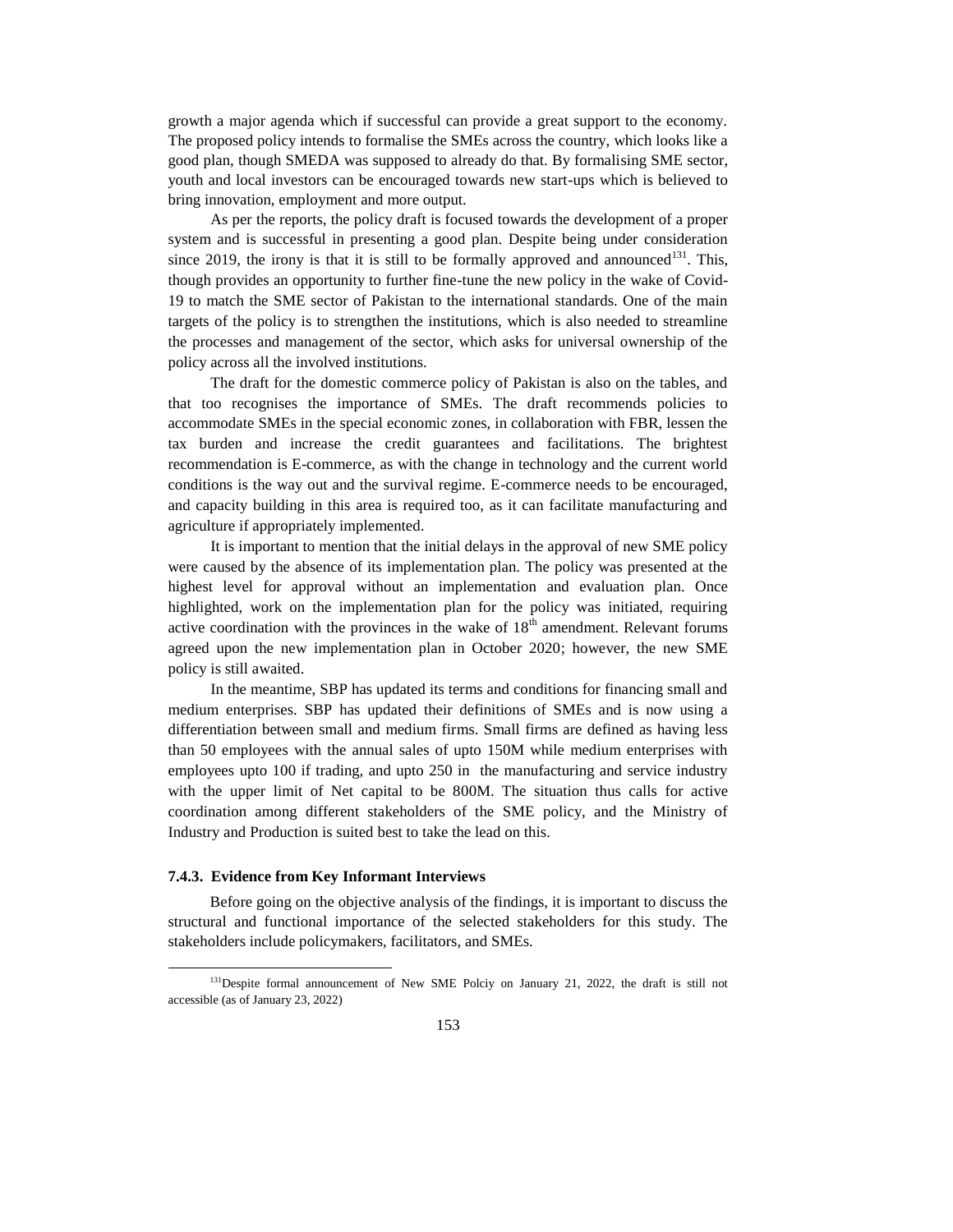## **(a)** *Role of Policymakers*

Policymakers selected for the study comprised stakeholders including SMEDA Head Office, Lahore, and Regional Business Centre (RBCs) of SMEDA in Multan are the policy making and facilitating bodies for SMEs at the federal and provincial levels respectively<sup>132</sup>. SMEDA has an important role to play in policymaking and serves as a pivot for upper tiers of policy-making bodies, including Ministry of Industries and Production, Ministry of Planning, Development, and Special Initiatives, SBP and BOI.

### **(b)** *Role of Facilitators*

Other important stakeholders working as a facilitator for SMEs are; Islamabad Chamber of Commerce and Industry (ICCI), Islamabad Chamber of Small Traders and Small Industries (ICSTSI), and Multan Chamber of Commerce and Industry (MCCI). All these serve as the contact organisation at the district level for SMEDA, MOIP, and SMEs. Punjab Small Industries Corporation (PSIC), another important stakeholder, has been a sound contributor to the development of small industries in the province through its various schemes. The organisation provides loans to Small Scale Industries (SSIs). Technical Education and Vocational Training Authority (TEVTA) – is also an important facilitator for SMEs which provides technical and vocational education for a productive and competitive labour force in Punjab. There are 18 institutes of TEVTA in Multan, including the Institute of Technology, blue pottery, technical training centres, and vocational training centres for both men and women. The role of TEVTA is very important in enhancing the skills set of the SMEs.

Financial institutions also play a very important role in bridging the financial gaps for SMEs. The role of Government sector banks and commercial banks differ in terms of facilitation to SMEs. SME Bank is a specialised government entity, which facilitates SMEs only. It was officially established in 2001 when three organisations, Youth Investment Promotion Society (YIPS), Regional Development Finance Corporation (RDFC), and Small Business Finance Corporation (SBFC), were merged into one entity as 'SME Bank.' The mission of SME Bank includes financial and technical assistance to SMEs to promote SME sector for value addition, exports, to provide entrepreneurship and employment opportunities. On the other hand, the State Bank of Pakistan (SBP) is the central governing body for all other commercial banks; therefore, the response of SBP was different from other selected commercial banks. Being a regulatory authority, SBP has a significant role in policymaking, such as defining SMEs, formulating schemes for SMEs policymaking, and providing guidelines to other banks.

## **7.4.4. Role of SMEDA**

l

## **(a)** *New Definition of SMEs*

Despite highlighting SMEDA's positive role, the stakeholders agreed during interviews regarding the lack of consensus on a definition of SMEs in the country. The

<sup>&</sup>lt;sup>132</sup> "Introduction to SMEDA" https://smeda.org/index.php?option=com\_content&view= [article&id=2&Itemid=689](https://smeda.org/index.php?option=com_content&view=article&id=2&Itemid=689)

Also find Annexure-I for further details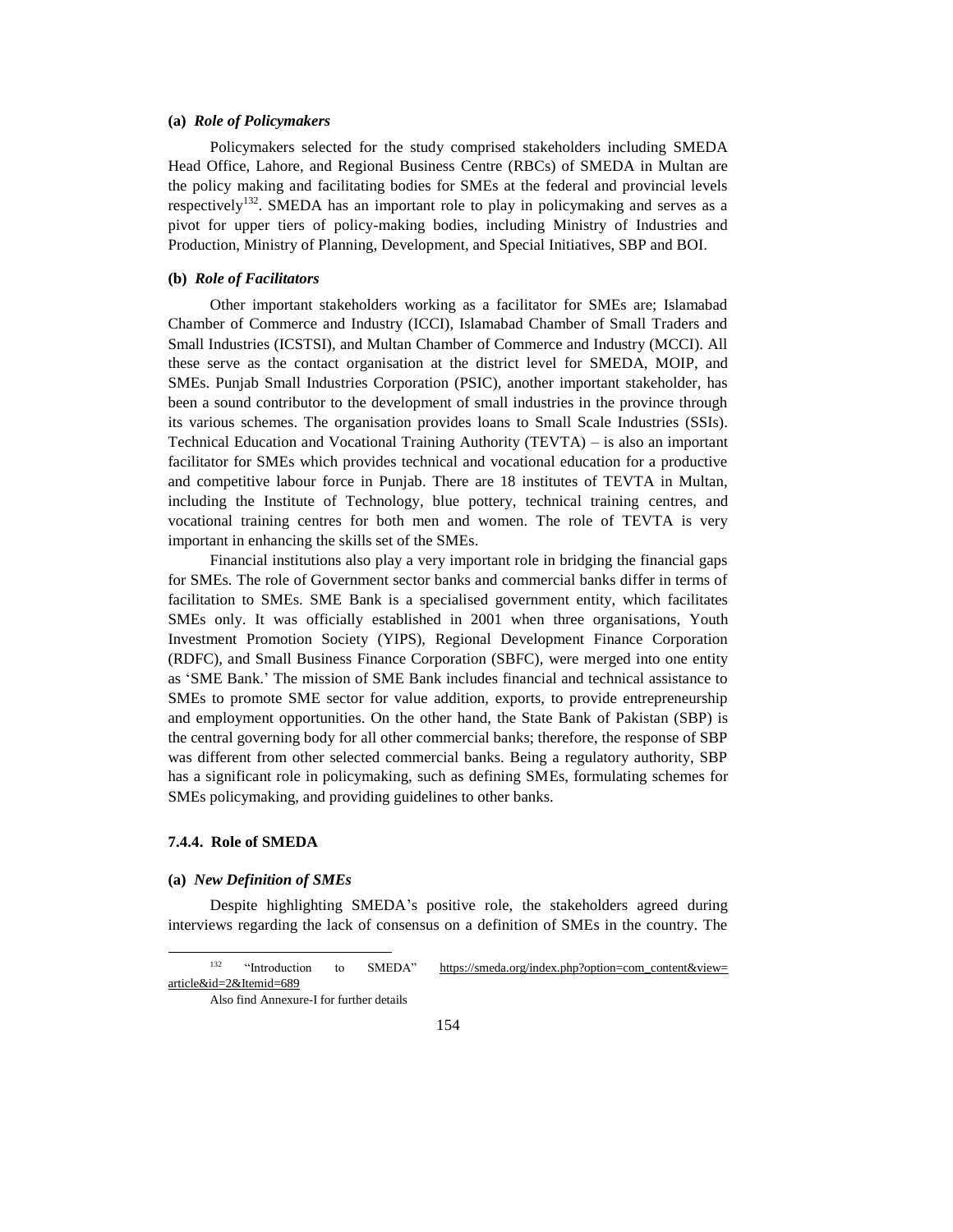officially approved definition is the one mentioned in the SME policy 2007, approved by the federal cabinet. However, the State Bank of Pakistan follows a different definition, which is enunciated in the credential regulations of the State bank that deals with the financial sector. Unless the SME sector is not defined properly, it is rather difficult to target support and monitor and evaluate what kind of support is going into the sector.

## **SMEDA Objectives**

- Formulate Policy to encourage the growth of SMEs in the country and to advise the Government on fiscal and monetary issues related to SMEs.
- Facilitation of Business Development Services to SMEs.
- Facilitate the development and strengthening of SME representative bodies i.e. associations/ chambers.
- Set up and manage a service provider's database including machinery and supplier for SMEs.
- Conducting sector studies and analysis for sector development strategies.
- Facilitation of SMEs in securing financing.
- Strengthening of SMEs by conducting and facilitating seminars, workshops and training programs.
- Donor assistances for SME development of SMEs through programs and projects.
- Assist SMEs in getting international certifications (such as UL, CE, DIN, JIS, ASME, KS, etc.) for their products and processes.
- Identification of service opportunities on the basis of supply/demand gap.

Interviews with SMEDA revealed that SBP and SMEDA have now agreed on a definition that has only one parameter, the annual sales/turnover. Based on this parameter, a distinction is made between small and medium enterprises. An annual turnover of 150 million has been classified as small enterprise, while anything between 150 to 800 million has been classified as medium enterprise. This also synchronises with the SBP existing definition, except that the parameter of employment is no longer used to define the SME sector. This is a consensus definition, and once the policy is approved by the cabinet, it will be announced and published in the official gazette. Following that, relevant changes in the prudential regulations will also be made so that across the country, a single definition of SMEs is adopted. So the targeting of a particular sub-sector or category of the firms that government wants to support would be possible. Initially, there is an agreement on it across certain institutions, but eventually, in the coming years, SMEDA is eyeing to have multiple definitions of SME across sectors. An SME in a manufacturing sector will be defined differently from SME in a services sector.

It was elaborated that the existence of multiple definitions is though problematic when the contribution of the sector is assessed in terms of macroeconomic variables like GDP, employment, exports. The PBS has a classification of small and large manufacturing firms based on the employment size. Any unit with less than ten employees is classified as small, and anything above that is large. There is no middlesized unit. For one indicator, the set of parameters being used to define a sector is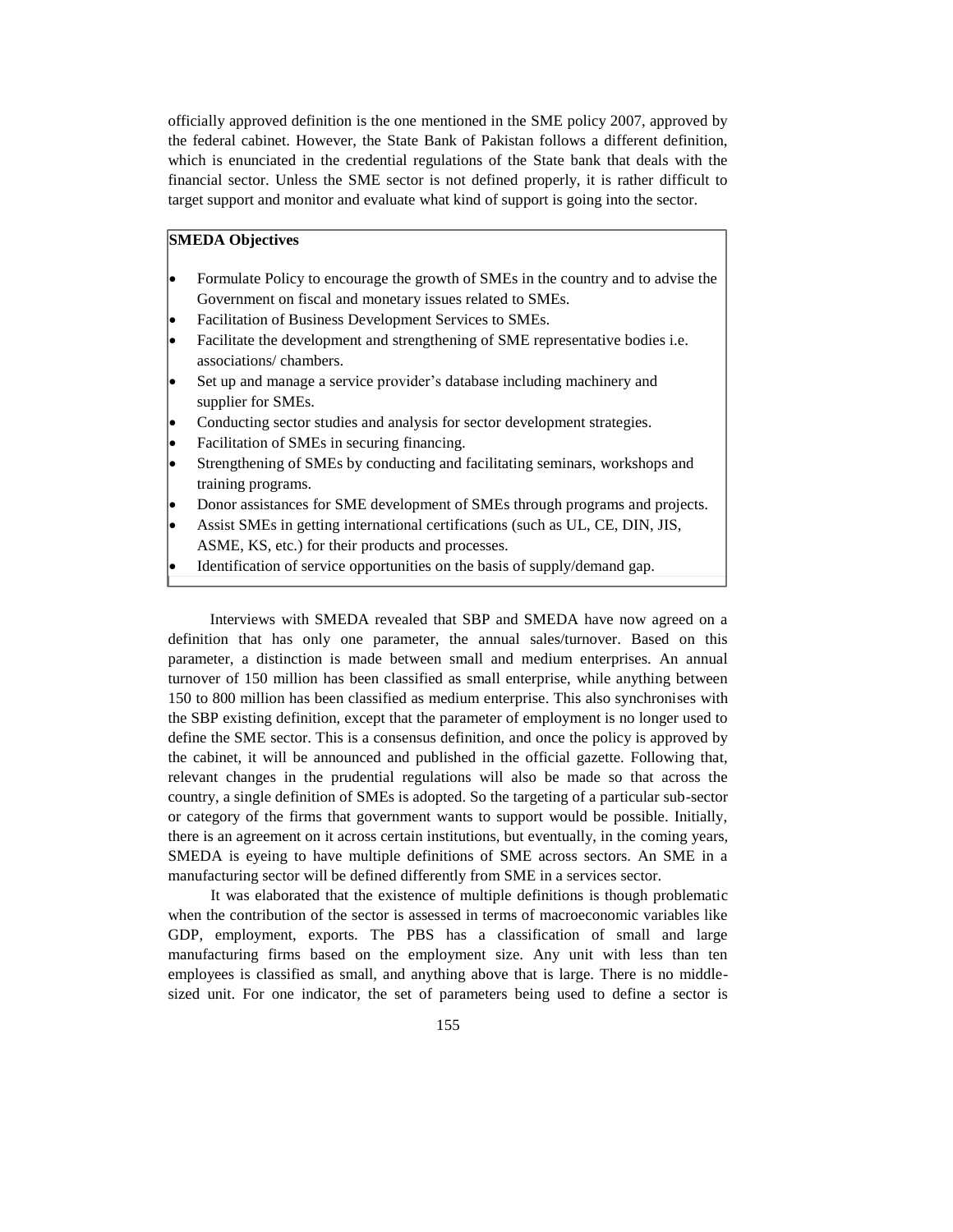different from what is being used in another indicator to define a sector. In the case of access to finance, the financial sector follows the prudential regulation and uses their group of indicators to define SME. The disaggregated data is a must to assess the various contributions of the SME sector in macroeconomic indicators. It is also very important to track progress across various institutions, programs, and across different levels within the government.

- (a) **The 18th amendment** has raised issues regarding ownership of SMEDA. With this change of policy framework, the organisation's DNA has remained intact, and continuity is ensured. The services and portfolio have remained the same. As per the structure of SMEDA, it is a lean organisation that reports to the Ministry of industries and production. There are 5.2 million SMEs in the country as per the given definition. SMEDA operates in terms of supporting SME development at three levels. One is at the macro policy level at the planning level. At other, it works with different institutions with more of a sectoral and cluster-based approach. And the third is the direct service that is provided to the SME through multiple delivery channels. These services are business development portfolio which includes pre feasibilities, business plans, training programs, energy efficiency related programs. For this direct delivery, SMEDA engages with the private sector. For developing programs related to SME development, it engages with associations, chambers, and different provincial governments. SMEDA works across different levels of government and relevant agencies and the private sector in a very collaborative manner across the entire SME ecosystem. The coordination is a challenge at times. At the provincial level, there are cultural barriers. For example, the community may be close-knit in KPK as compared to Punjab. So the relationship will be stronger in KPK as compared to Punjab. The level and degree of relationships vary across different regions.
- (b) **The SBP financial package of SBP during COVID 19:** Institutionally, SBP and SMEDA have good working relationship. SMEDA is a part of different SBP committees. The input of SMEDA on SME is communicated through those committees or official channels. SMEDA terms the ties with SBP-SME committees as professional and welcoming. The financial package for SME was designed in collaboration with SMEDA. However, most of the Covid 19 policies were designed in collaboration with the Ministry of Industries as lead on the industrial development. And on the social side at the grass root level, Ehsas was the lead. To conclude, SMEDA has been working with Ehsas and SBP instead of taking the lead, reflecting a shortcoming from the perspective of policy initiation. Additionally, SMEDA does not get a projection for even what has been done. For example, the agriculture projects in Punjab are huge projects conducted under SMEDA, but when it comes to the Punjab level, the same programs are not that big to make an impact. There is also a political economy angle to it in addition to visibility and cost-benefit analysis.
- (c) **IT help is required:** The private sector is agile but has issues of understanding and implementation. During interviews, stakeholders highlighted the rising polarisation and political capture in the private sector. In delivery, the private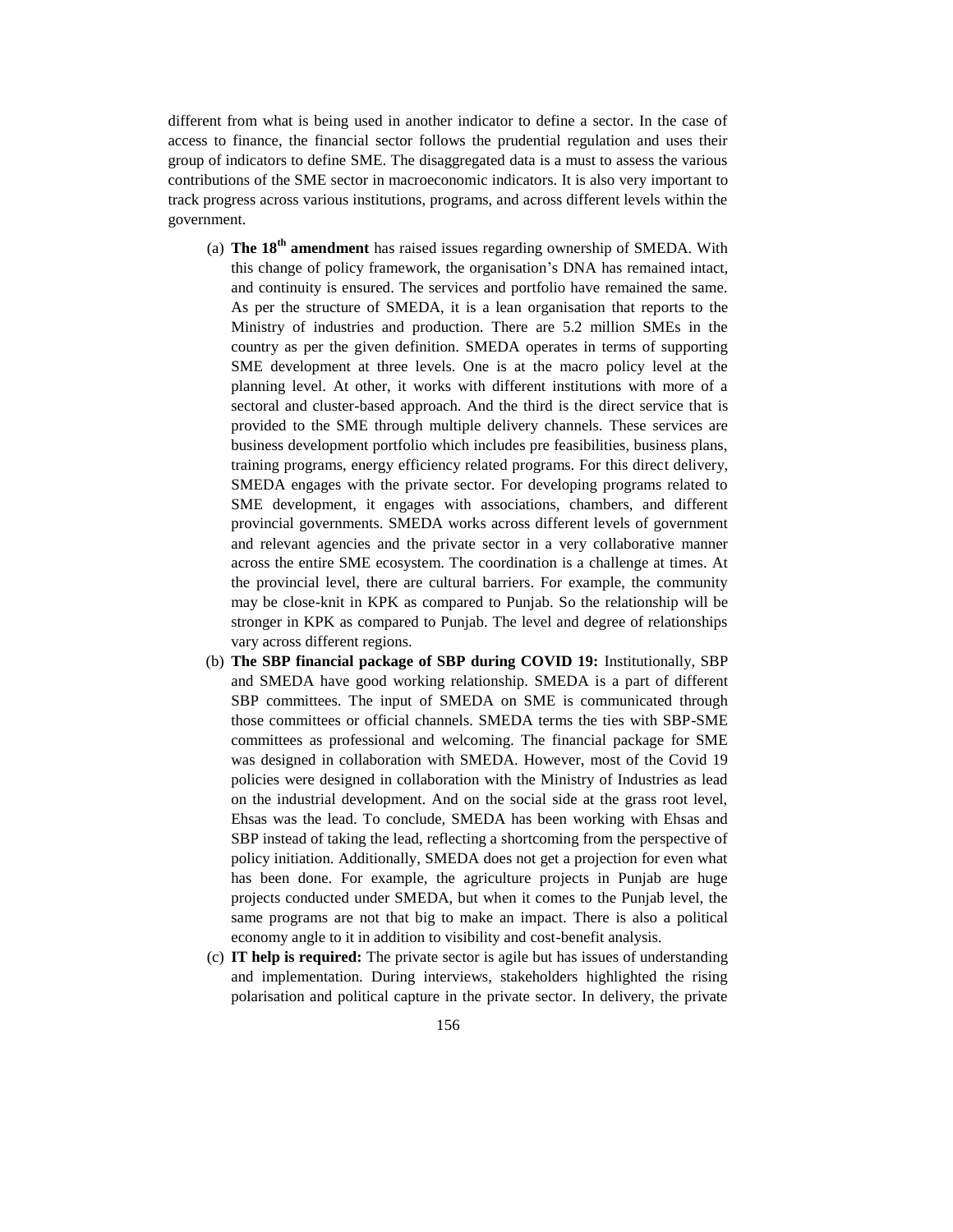sector does not operate optimally. Concerning the readiness of the private sector to take up government activity, there is a disconnect. SMEDA needs ITbased mechanisms and outreach that can enable the dissemination of policy initiatives to the SMEs.

- (d) **Resources are a challenge too:** The resource constraint is there in terms of financial resources for developing, designing and delivery of programs at a larger scale. SMEDA tries to tap in with international development partners. They deliver and design programs through their financial institutions that are project-based, short-term interventions. Similarly, for training SMEDA works with academia. The institution-building does not take place as a major source of funding i.e., the donors are project-driven.
- (e) **Ownership:** ownership is very important in ensuring the success of the project. If the federal government designs a program for provinces and does not give these their ownership, then the benefits are not scaled up. SMEDA tries to act as a bridge between the federal and provincial governments. At the policy level, whether it is a policy for SME or any input on any policy, provinces are taken on board by SMEDA. Such interactions helps in getting diverse ideas that help develop a consensus document where the federal government sets the policy direction, and provincial governments come up with a better implementation plan. The objective is to ensure that there is a bare minimum level of ownership for implementing the policy direction.
- (f) **The New SME Policy:** SMEDA has drafted a revised policy framework which is pending for formal approval and implementation. This revision of policy took three years, considering that the  $18<sup>th</sup>$  amendment and the role of provinces were to be incorporated in it. This policy document also has an action plan with it. The action plan describes, what needs to be done, who will do it, the timelines, and the kind of resources that are made available to implement the policy. Recently, the action plan has been approved by the National Coordination Committee on SME, and SMEDA is now implementing that SME Action Plan 2020. Most of the things have already been taken up by the provinces. There are three areas primarily that have been prioritised. The regulations simplifications for SME, simplification of taxation, and access to finance. The SBP has designed some additional financing schemes that are expected to be announced in the near future.

### **(b)** *Facilitation*

**Initiatives:** In the business development portfolio, the SMEs are linked up with different commercial banks. Since SMEs lack the capacity to be bankable, SMEDA builds that capacity of SMEs. This is done by organising training programs, deploying software within those SMEs, and providing one-on-one advisory services. SMEDA also works with commercial banks to conduct the initial assessment of a business proposal. Thus a group of people is linked with commercial bankers that helps in securing finance.

It was further stated that SMEDA played a phenomenal role in developing the website of Kamyab Jawan. SMEDA also developed the information tool kit for the small businesses to provide guidelines both on the parameters of the program as well as on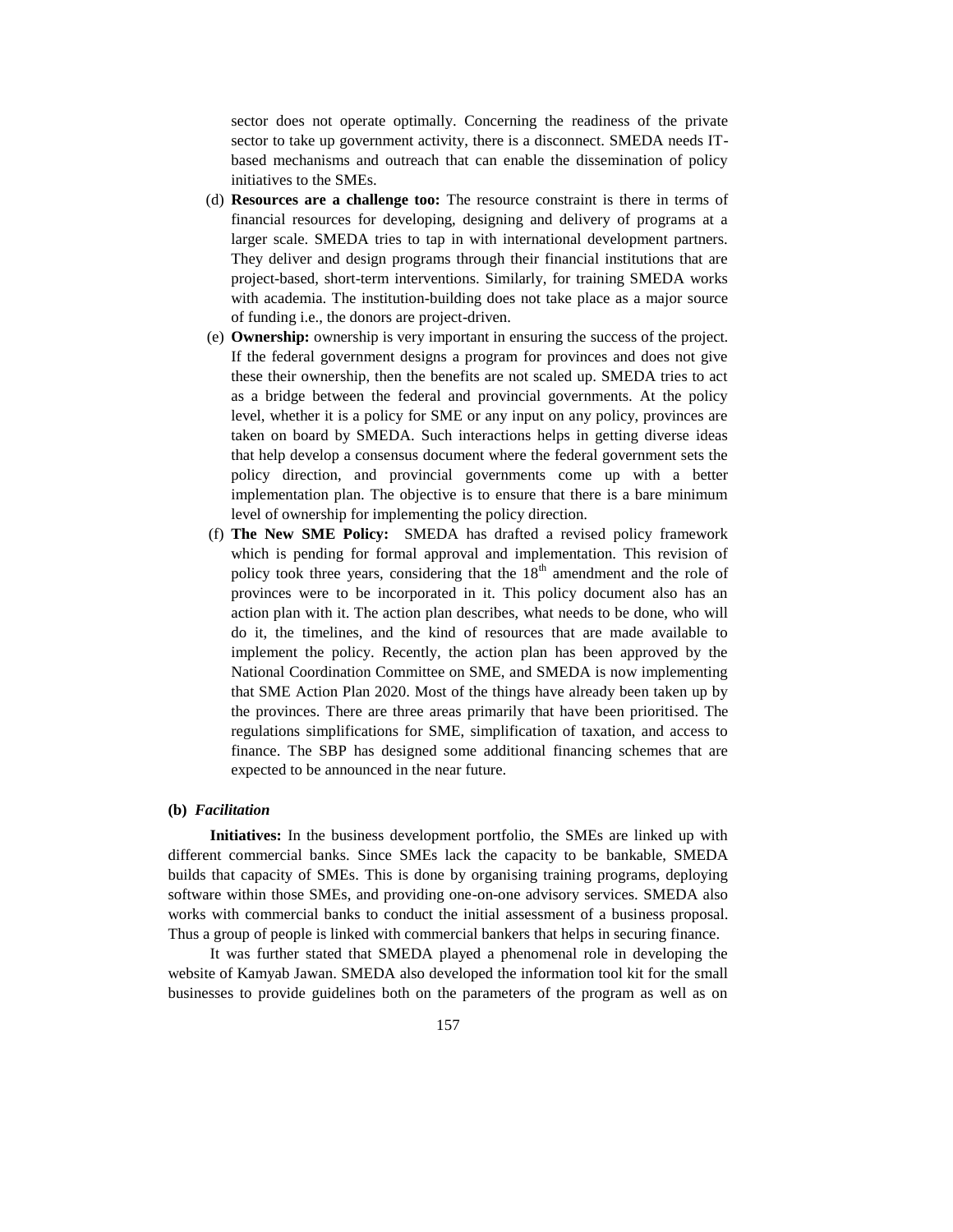business side. On the business side, tips were provided on how to pitch the business idea and clear the first round of scrutiny by the banks. This round was conducted via telephones by the banks. There was active involvement in the beginning, but now the banks have taken over. The policies for the said program are more oriented towards the financing of the businesses that have tangible assets associated with cars etc., they will take time in opening up to new ideas. There is no bifurcation between services and manufacturing SME.

#### **(c)** *Issues with SMEs*

**Registration**: SMEDA was of the opinion that different formal and informal registration exist, e.g. with SMEDA, Chambers and market committees; the last two though are not considered formal registration. Hence, the information does exist, but it is not consolidated. There is no data on single proprietorship and the home-based businesses, however, there is a deed for partnership registered at the district level. Efforts for the formalisation of registration are underway in Punjab province. The management of registration data is required for targeted intervention.

The incentive for formal registration depends upon the pros and cons of being documented. As long as the pros do not exceed the cons, the registration will not take place. The cost of doing business immediately increases as enterprises join the formal economy, so the cons are high. There are genuine hurdles, for instance, 32 departments visit each installation which increases the compliance costs; thus requires serious intervention. On the contrary, the unregistered businesses are out of SEMDA's radar. Generally, they are not aware that their opportunities to access finance, skills, training, and emerging opportunities in the formal economy can probably reduce the cost of doing business. The perception and mindset also needs to be influenced to convince these for formal registration. The avoidance from registration varies across the size, as the medium-sized units are registered somewhere as a compulsion. The access and flow of information is also a challenge that needs to be covered. For better policy intervention and targeted facilitation, registration is the first step to follow. The government checks, balances, and quality control could only be imposed ina formal economy; therefore, it also needs to facilitate registration.

## **7.4.5. Role of ICCI, ICSTSI and MCCI**

The Islamabad Chambers of Commerce and Industry (ICCI) does not observe any specific differentiation between SMEs and large enterprises. ICCI accepts any firm that has a turnover of above PKR 50 million. Engagement with policymakers and policy facilitators is its routine job to seek ease of business. During interviews, the importance of SMEs was though iterated concerning CPEC and Kamyab Jawan program. On the contrary, the Islamabad Chambers of Small Traders and Small Industries (ICSTSI) which was set up under the ordinance in 2013, was actively involved in SME affairs. They were in regular contact with SMEDA, which has its office at their premises for weekly interactions. The ICSTSI is helping SMEs with business ideas, taxation matters, and SBP financing schemes. The chamber termed the excessive documentation, cumbersome procedures, and post documentation inspection visits as big hurdles which discourage the registration process. This, though was termed as a barrier to timely awareness being off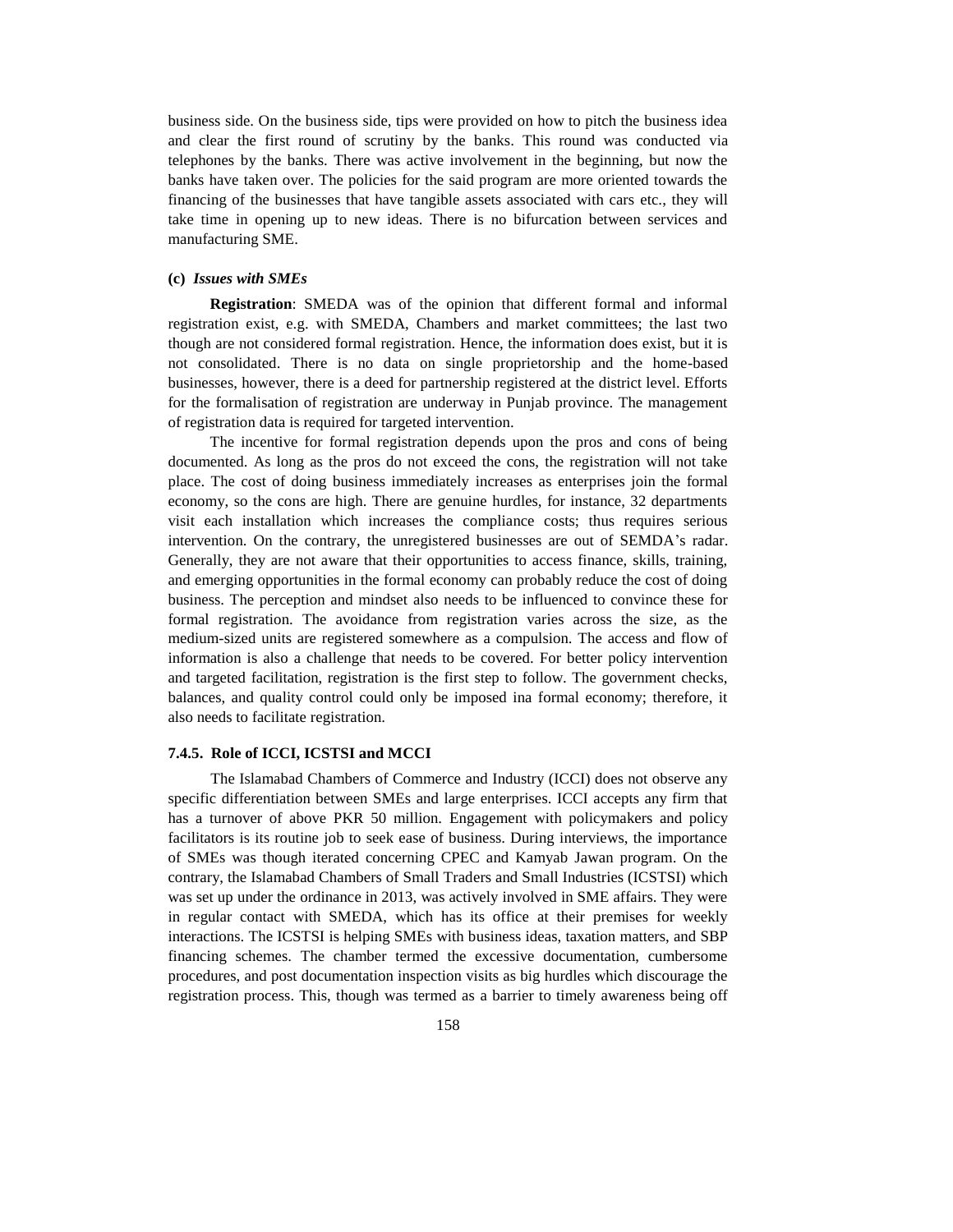the SMEDA's radar. Furthermore, to get membership of ICSTSI, the trader must be a tax filer with an NTN number; thus once undocumented, the firms can remain off the grid from many relevant forums. On the ground, Multan Chambers of Commerce and Industry (MCCI) is also trying to make businesses aware and prepared, especially SMEs, through seminars and meetings with the higher officials.

*"We are aware of the opportunities, and we want our local industry to be aware of these benefits as well, for which we try to engage them through SMEDA, which conducts awareness seminars, and have started awareness campaigns all around the country. The Chamber also has meetings with FBR, FPCCI, Chinese stakeholders, and MOIP regarding SMEs integration in CPEC." (Respondent from MCCI)*

#### **(a)** *Lost SMEs*

The 2013 ICSTSI ordinance has added further to the already existing several definitions of SMEs. ICSTSI can accept memberships only from the firms with paid-up capital between PKR 2 to 20 million, which falls under no official definition. Thus, we can expect that lack of observance of a single definition has brought genuine issues on the ground, and policymakers need to resolve this at all relevant forums (Table 7.3).

| 'able ' |
|---------|
|---------|

| SMLS Definition Currently Being Observed in I awsian |                                                                       |  |
|------------------------------------------------------|-----------------------------------------------------------------------|--|
| Organisation                                         | <b>Definition</b>                                                     |  |
| <b>SMEDA</b>                                         | Any firm that has less than 250 employees, Capital of Rs.25 million   |  |
|                                                      | and Annual Sales up to Rs.250 million                                 |  |
| <b>SBP</b>                                           | A small firm is the one with employees not exceeding 50 and an        |  |
|                                                      | investment of 25M (maximum)                                           |  |
|                                                      | A medium scale firm can have employees no more than 250, and their    |  |
|                                                      | capital investment can be up to 200M PKR                              |  |
| <b>ICCI</b>                                          | No special differentiation for SMEs. Starts accepting registration of |  |
|                                                      | firms with NTN having a minimum annual turnover of PKR 50             |  |
|                                                      | million                                                               |  |
| <b>ICSTSI</b>                                        | A registered business with NTN and annual turnover between PKR 2      |  |
|                                                      | to 20 million                                                         |  |
| <b>International Organisations</b>                   |                                                                       |  |
| World Bank                                           | A registered business with less than 250 employees and have assets    |  |
|                                                      | and annual sales of less than \$100,000                               |  |
| European                                             | A firm with employees less than 250 and an annual turnover is less    |  |
| Union                                                | than 50M Euros                                                        |  |

## *SMEs Definition Currently Being Observed in Pakistan*

#### **7.4.6. Insight from SMEs**

The SMEs of Multan were categorised into three categories that are handicrafts, textile, and fruit processing units. These SMEs were further divided into categories from which interviews were conducted. The SME's perspective is the foundation of our findings and analysis for this subsection.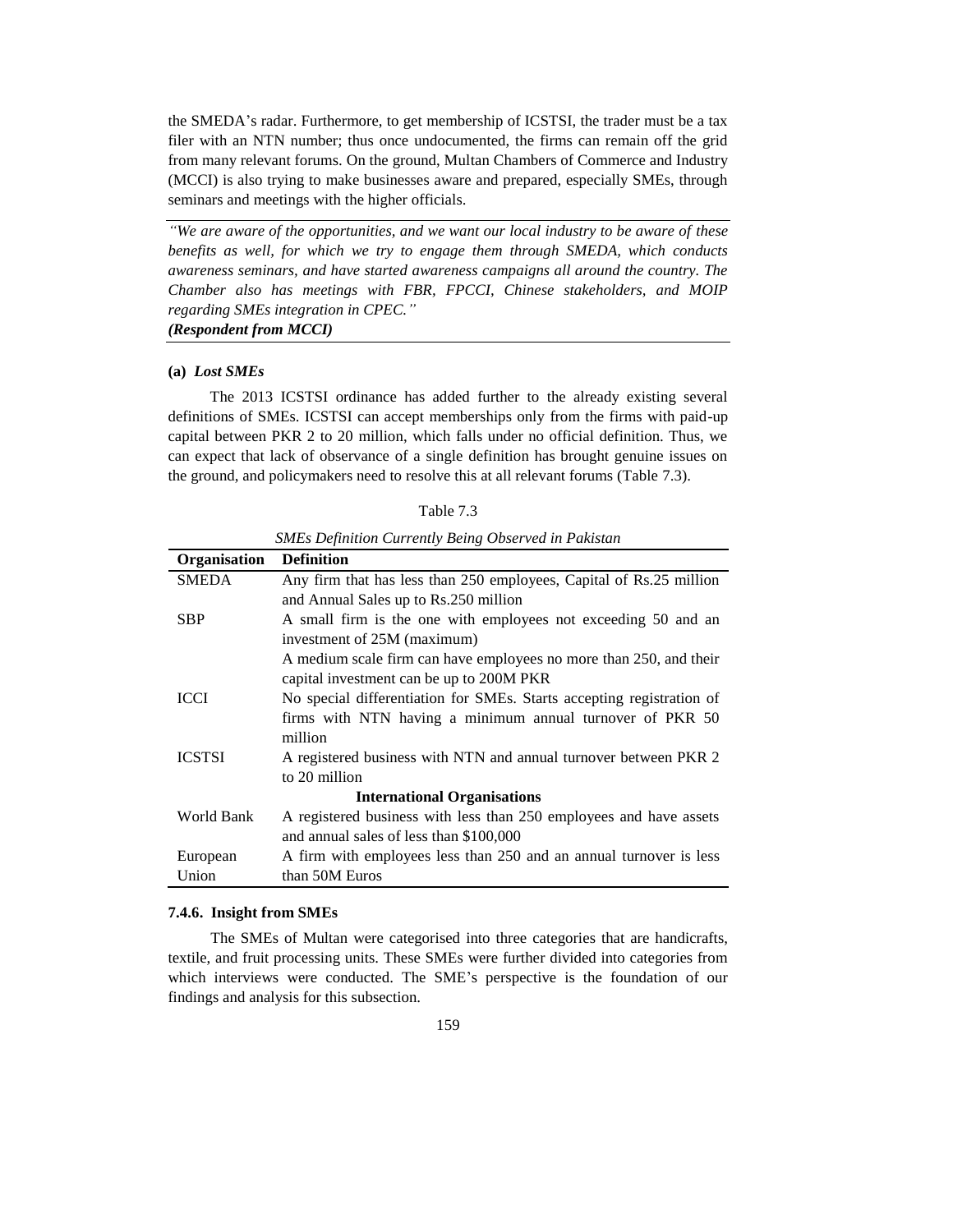- (i) **Handicrafts Cluster:** In the handicrafts cluster, SMEs with blue pottery and camel skin products in Multan were covered. Most of the businesses were categorised into small enterprises (SEs) because they are home-based. The list of these businesses was provided by TEVTA and PSIC because they are facilitating these SEs. Blue Pottery of Multan is the most famous around the world. The units of blue pottery and camel skin products are established in homes and the two departments are dealing with the facilitation of these businesses, TEVTA and PSIC. In terms of financial assistance, PSIC and NBP also provide these businesses the interest-free small loans. Whereas, in terms of technical assistance, TEVTA provides vocational training. They have established training institutions in Multan, such as the Institute of Blue Pottery in Multan. They were not aware of SMEDA as an organisation for the facilitation of SMEs because of a lack of interaction with them. However, Punjab Small Industries Corporation (PSIC) supports them by buying their products and selling from their shops that PSIC has developed to promote these handicrafts.
- (ii) **Textile Cluster:** In the cluster of Textile, SMEs with businesses of Handlooms, Power looms, Cotton Ginning and Weaving and Bed wear were interviewed. These SMEs are in a better position than the handicrafts SMEs to some extent because they are involved in government schemes and projects on and off through SMEDA, PSIC, and TEVTA. These medium enterprises (MEs) are satisfied with the banking facilities for loans, but the sampled firms never approached the SME bank because they were unaware of it. They were aware of SMEDA and its facilities, though. However, the SEs of handlooms and power-looms were not aware of SMEDA or SME Bank.
- (iii) **Food Processing Cluster:** The food processing cluster comprises the major portion of Multan SMEs of fruit pulp processing units and packaging units. The SMEs in this cluster were more stable and developed than the other SMEs in other clusters. Their businesses have expanded in the last five years. The Labour force is skilled well as the major portion is of daily wage labourers, which is unskilled. When asked about approaching banks for loans, they claimed that the banking process for loaning facility is difficult to understand and complex. However, MEs are satisfied with the banking facilities. They are well aware of SMEDA as a facilitator and policymaker for SMEs. They also are invited to the awareness sessions or workshops organised by SMEDA in Multan. MEs are performing better and stable than SEs as they can easily get loans for expansion.

According to the respondents of the SEs of handicrafts cluster, their business has declined during the last five years. As they are micro industries, so they do not trade outside the country. They face several constraints in their businesses, but the financial constraint is the foremost issue for them. Although they apply for loans in banks but SEs, applications are rejected due to lack of collateral.

*"Banks are not favourable for us to take loans because they have the complicated process, as well as they, ask for collateral as guarantee which we, as small enterprises, do not have" (Respondent from Handicraft Cluster)*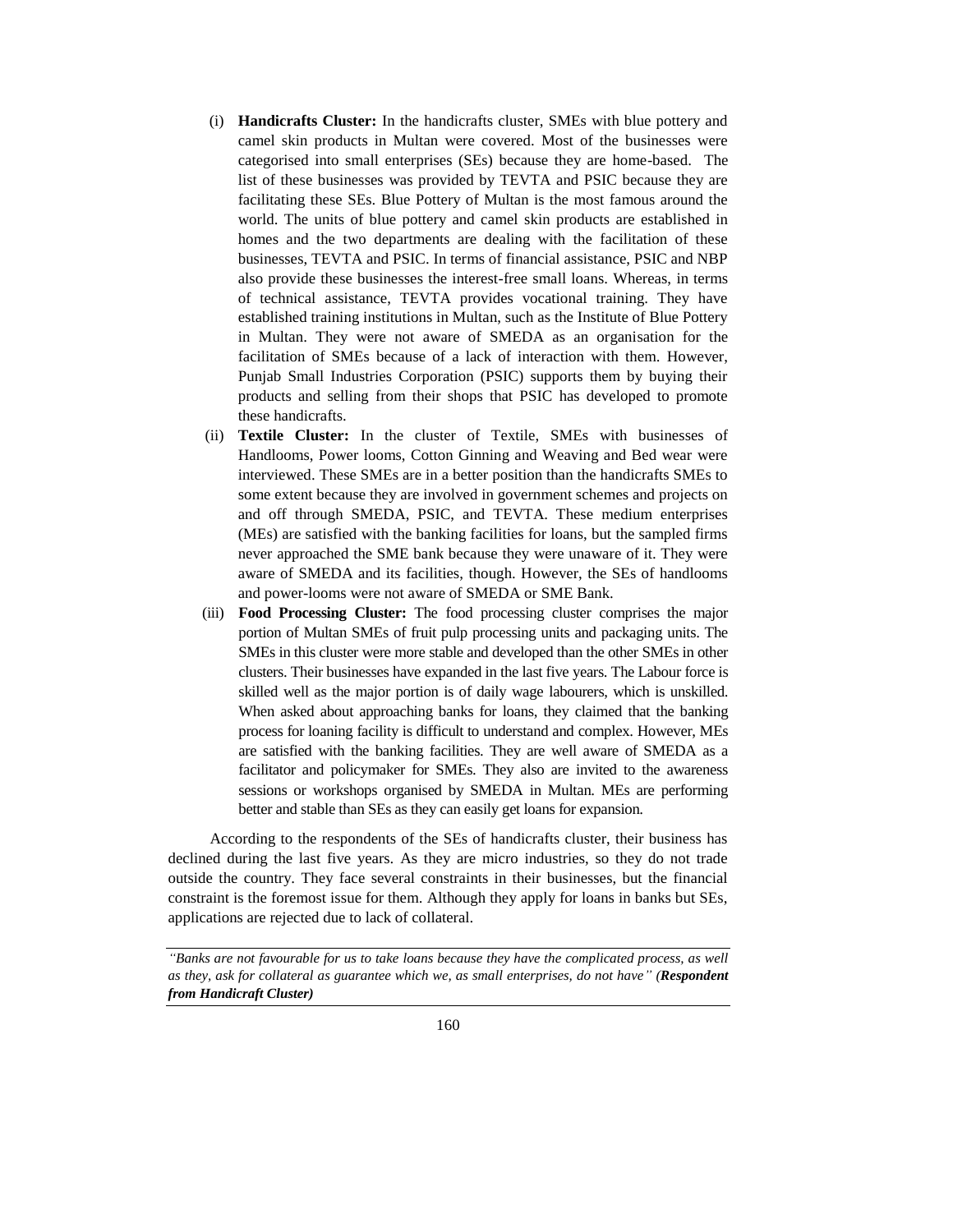The handicraft SEs do not get the required profit for their work. They complained that there is no tax exemption or subsidy for them by the government. The second major constraint they face is the role of the middleman in the dealing of their business. The owners of these SEs are not educated; therefore, they get easily exploited by the higher authorities. One of them stated that;

*"The craft making is time taking activity and needs sufficient skills as well. However, the profit we get is meager as compared to our input. We also face a shortage of buyers in the market. We then have to approach middlemen for selling our products. In that way, we do not get the idea about the real price of our products." (Respondent having a business of camel skin products)*

In the textile cluster, Multan has the highest number of handlooms in the country. But unfortunately, this sector was unable to attract foreign buyers for their products due to increased competition in the market and lack of funds for expansion of their businesses. Another major constraint that the handloom businessmen have to face is the role of middlemen. These businessmen cannot approach the market directly and do not have the required information about the market demands due to illiterate entrepreneurs. They produce what they are told to by the middlemen and associations. In this way, they do not get what they deserve for their products. On the other hand, MEs are performing better than SEs in textile because they are financially stable. Similarly, the SMEs of the power loom sector is majorly home-based businesses. The present production of existing looms and quality of the fabric is catering mostly to the lower end of the export markets that are low quality, low price and hence is unable to fetch good unit prices. The power looms face major setbacks due to the energy crisis in the country. The role of middlemen is again an issue for these SMEs due to their lack of education and information about the foreign demands and products.

In the case of cotton ginning and weaving SMEs, the situation is not much different. The ginning sector has been adversely affected by the electricity crisis, which has been one of the most pressing problems the country faces. Also, the cotton produced in Pakistan is considered of lower quality due to impurities and contamination, hence unable to meet the international standard required for exporting cotton. To survive as an SME, business owners believe that experience was the most essential element, followed by education. Most businesses are either family-owned or established by the owners themselves. The major constraint that they face is outdated technology or limited technology, and the reason behind the lack of automation and mechanisation in this segment is linked to the unavailability of funds to the small manufacturers for the purchase and installation of such machinery. These businesses required many suppliers to meet their inventor needs. In the cluster of Food Processing units, the major constraints these SMEs face are the lack of funds for up gradation of capital, less skilled labours, low training opportunities, and high cost of production due to technological advancement.

*"Production is insufficient because the demand for Mango and other food products increases every year. Due to limited capacity, producers/dealers process their food from private factories that charge them a higher cost. A request has been sent to Government for its expansion or some new units in this area to meet the requirements of the manufacturers." (Respondent from Agro Food Processing***)**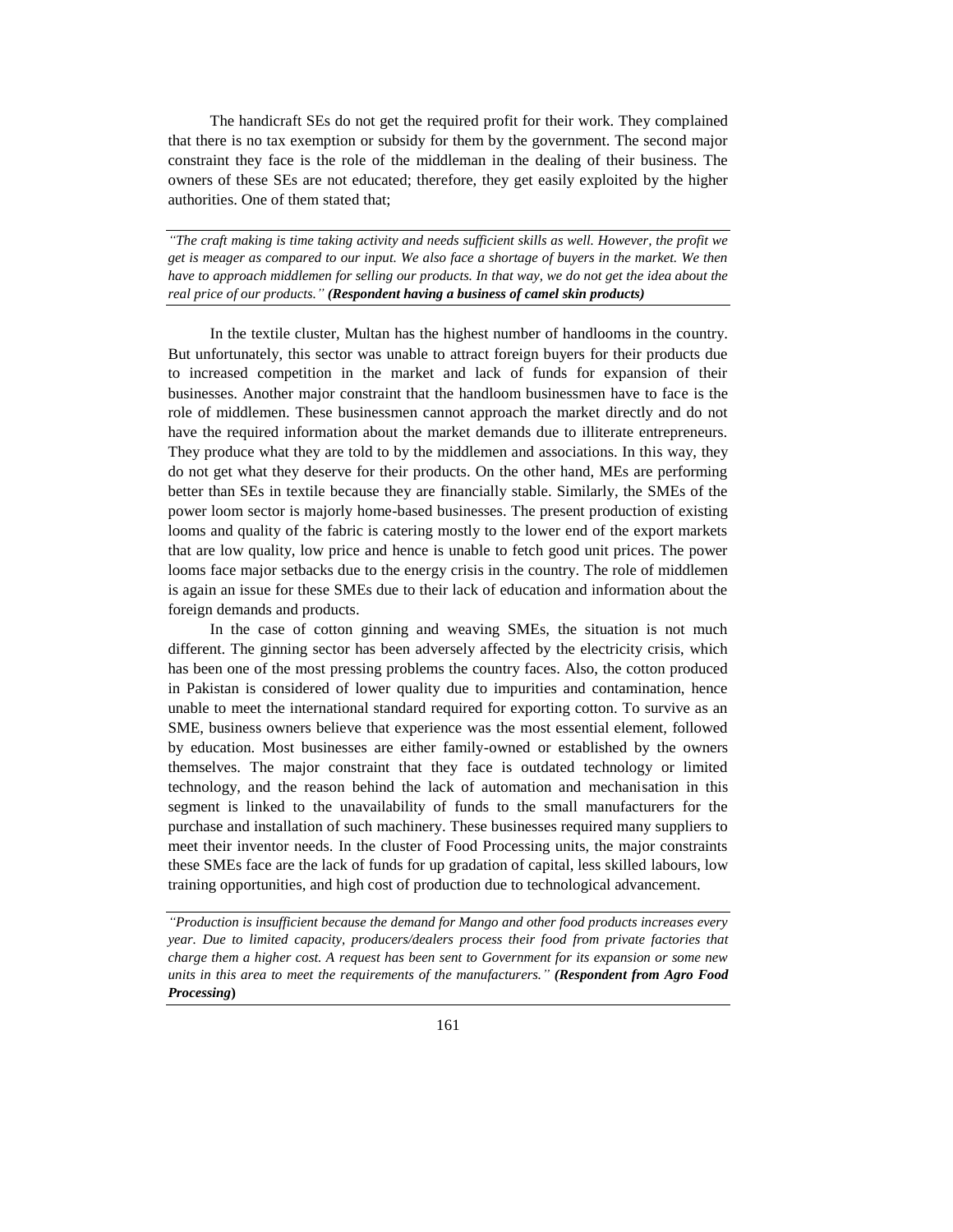It is concluded that the SMEs of Multan showed satisfaction with the facilities provided by the Government organisations, including SMEDA, PSIC, and TEVTA. But they complained about the non-availability of adequate funds or loans for the expansion of their businesses. Most of these manufacturers are not well-educated, so there are several misperceptions regarding government organisations like SMEDA and SME Bank. However, MEs are more stable and involved in the loan process than SEs due to sound financial condition and education. Regarding financial assistance, the SEs are not satisfied with the services because commercial banks ask for collateral for loans and SEs do not have such a guarantee. On the other hand, MEs are satisfied with the financial services provided by the financial institutions.

Regarding technical assistance, technical and vocational training are provided to SMEs by TEVTA and PSIC (for SEs) for their capacity building. On the other hand, policy-makers, facilitators and financial institutions claimed that only particular businesses are targeted for the trainings which included textile, food processing and logistics sector because these clusters will be the most demanded in the initial phase of CPEC. However, they are planning to include SMEs, especially SEs from other sectors of the district in the training and workshops in the near future. They are also planning to improve their general facilitation in all the districts through marketing.

## **7.5. CONCLUSION**

SMEs are considered as growth incubators or foundation enterprises for the sustained development of the economy of any country. They are labour intensive; hence, they generate employment opportunities in the economy at a massive level. The developed countries such as China, Italy, and Japan are exemplary models because they have focused on the development of their small industries and made them independent and competitive through policy initiates taken on a massive level. As a result, these SMEs were able to contribute up to 60-80 percent to the growth of these economies. The role of SMEs is important in the development of mega development projects to promote Global Value Chains (GVC) and International Production Networks (IPN), in which SMEs were given opportunities to establish their businesses in these directions.

The findings of the study revealed that the officials are well aware of the prospects for SMEs. The new SME Policy is under approval in which SMEs are focused on innovations and facilitation. MEs were relatively more aware and wanted to expand their businesses, nevertheless, SEs were not aware of market conditions and future expansion mainly due to lack of education, lack of finances, and small size in the market. SMEs do not have any formal setup for R&D departments, thus lacks in innovation. However, the authorities like PSIC and TEVTA are organising training and workshops for the awareness as well as the preparedness of the SMEs.

### **7.6. POLICY RECOMMENDATIONS**

From the above findings and discussion, various loopholes are identified for SMEs and the supporting organisations. This section covers the policy recommendations based on findings and literature. Following are the key policy interventions proposed to build a strong nexus of SMEs and growth.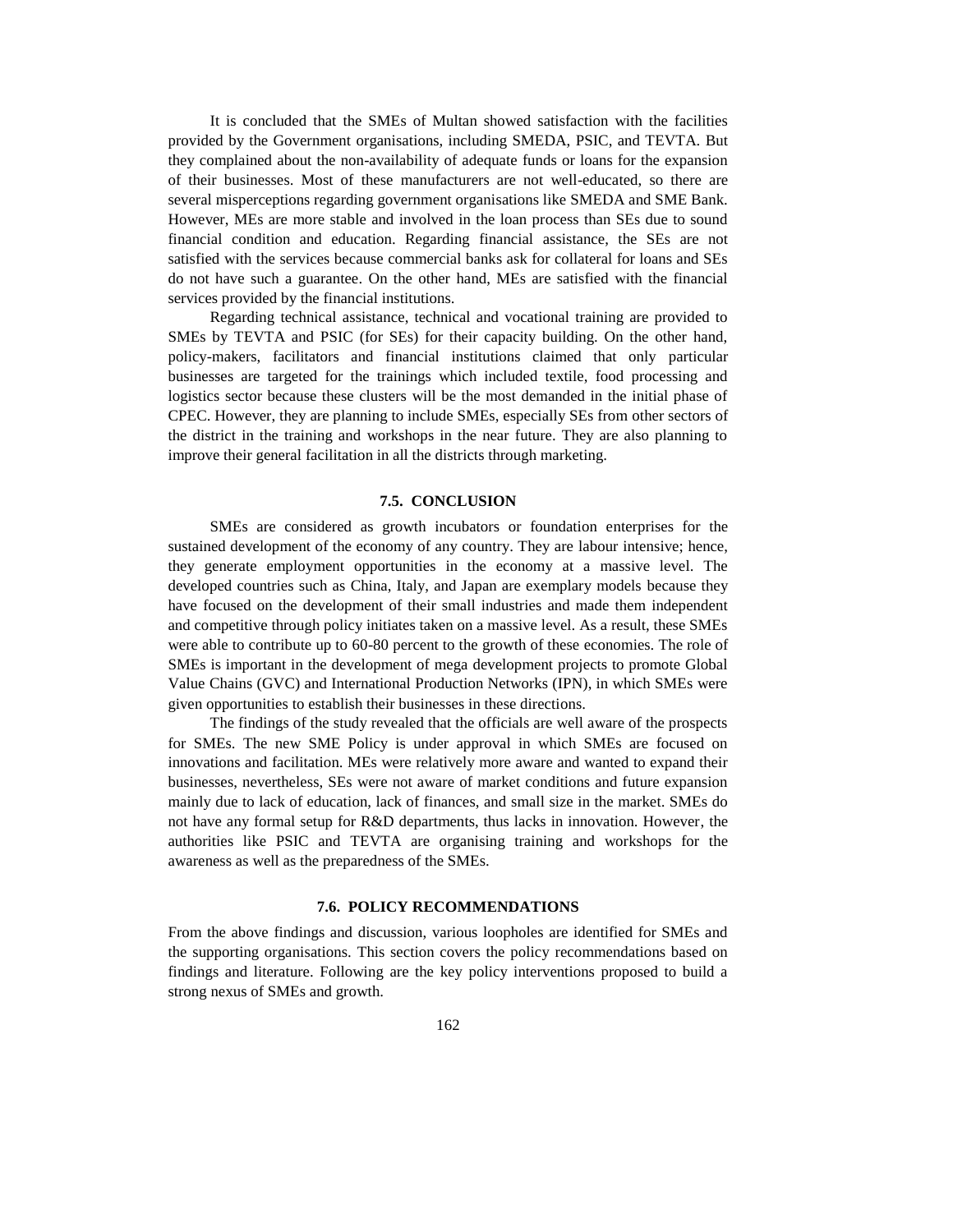#### **(a) Mass Awareness Campaign among SMEs**

According to our findings, SMEs lack proper information on these projects due to illiterate managers and less exposure to the international market. Therefore, to take the local investors into confidence, the authorities at the federal and provincial level must plan mass awareness sessions about the potential projects for SMEs and the opportunities for SMEs in the international market by using cost benefit analysis and technical approaches.

The government must provide doorstep financial and technical assistance to these organisations for conducting these campaigns and roadshows. These awareness sessions must be conducted in collaboration with electronic and print media and public meetings. Similarly, training sessions and workshops must be organised for the targeted clusters among SMEs related to CPEC projects to fulfil skilled labour demand. SMEDA must be given a special budget for the organisation of such awareness and training sessions with respect to the potential projects for SMEs under CPEC. The Federal and Provincial Government must facilitate SMEDA, TEVTA, and PSIC to expand their facilitation by establishing help desks in all the country districts.

## **(b) Strengthening the Role of SME Bank**

SBP must continue special refinancing schemes and credit guarantee schemes and direct all commercial, financial institutions strictly following these schemes. Moreover, SBP must declare SME Bank as a priority financial institution for the facilitation of SMEs. A special budget must be allotted for SME Bank by the government for marketing and awareness sessions for the SMEs.

## **(c) Strengthening Inter-Organisational Coordination**

It is evident from the findings that coordination between the organisations was very weak. Therefore, organisations like PSIC, TEVTA, Chambers of Commerce and Industries, Business representative, associations, and other financial institutions must be connected with the SMEDA to build inter-organisational coordination. Moreover, SMEDA and SME Bank must work together in policy-making decisions regarding SMEs. The inter-coordination between these organisations will build a business-friendly environment for the SMEs due to ease of accessibility, provision of proper information regarding facilities and policymaking initiatives in national policies including labour policy and SME Policy.

## **(d) Introduction of Global Value Chains and International Production Networks for SMEs**

The concept of GVC and IPN is followed globally under which the SMEs of particular sectors are incentivised for the expansion of their businesses and linking these with the international markets through new trade routes provided by the economic corridors and settling their businesses along those routes. For this purpose, particular global value chains and production networks for SMEs must be identified at first by the government. Then, the Government must plan and offer incentives for SMEs to invest in particular businesses, which will serve as backup for LSEs.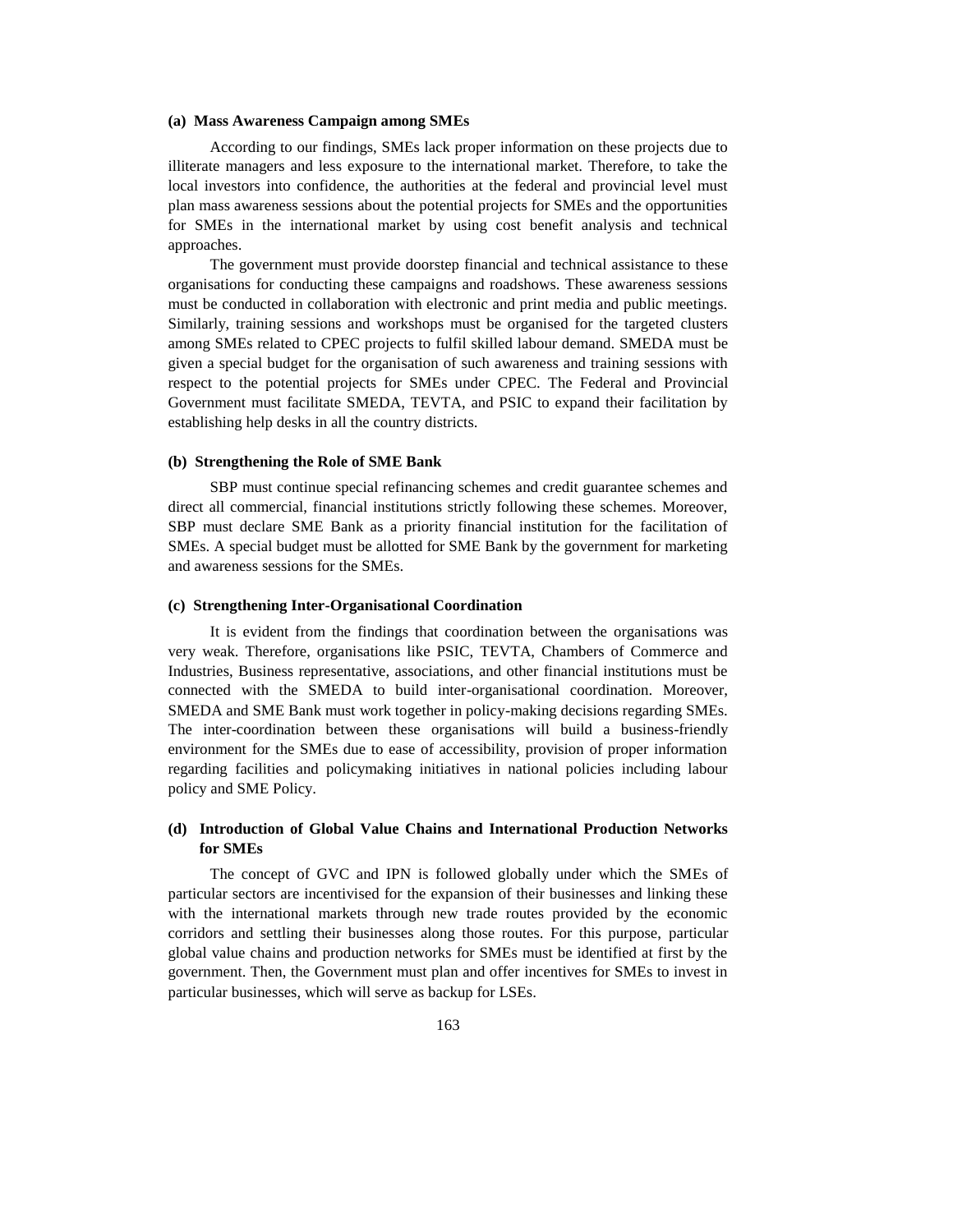## **(e) Alignment of SME Policy with CPEC Long-Term Plan (2017-30)**

Following the execution of CPEC in the country, it is important to revisit and modify our policies regarding demands of CPEC. Hence, keeping in mind the importance of SMEs for inclusive development, the Government must formulate a framework for the inclusion of SMEs in CPEC projects under the revised SME Policy. The principles, objectives, and policy recommendations in the SME Policy 2007 must be revised in consideration of the demands of CPEC and the role of SMEs. Under this framework, the existing and new avenues for SMEs in SEZs and infrastructural projects must be identified so that they can benefit from the opportunities placed in the industrial and agriculture sector. All the federal and provincial stakeholders working for the SMEs, business representatives of SMEs, and associations must be involved in formulating this framework for a representable and demand-driven policy intervention.

## **(f) One Window Facilitation for SMEs**

According to the Doing Business Rank 2020, Pakistan ranked 108 out of 190 countries. It means that starting a new business is far more difficult in Pakistan in terms of the complex registration process, getting permits, access to financial assistance, and dealing with the taxation process. To improve the ease of doing business, one window facilitation for the SMEs must be introduced in the light of the revised SME Policy. The authority of one window facilitation must be given to SMEDA and SME Bank because they are the organisations established solely for the facilitation of SMEs in the country. The revised SME Policy must direct the collaboration of SMEDA and SME Bank so that SMEs can get all the facilities, including registration, financial, legal business development services, under one umbrella. The cost of doing business will be lowered in this way, and SMEs will be encouraged for legal certification as well.

#### **ANNEXURE-I**

### **SMEDA: Mandate, Initiatives and Challenges**

In order to develop SMEs in the country, Small and Medium Enterprise Development Authority (SMEDA) was formed in 1998. SMEDA is the mandated to facilitate SMEs in Pakistan and help firms to overcome their weaknesses and realise their potential. It is an independent body working under the Ministry of Industries & Production (MOIP) for the growth and development of SMEs through creating and promoting;

- (i) Conducive regulatory environment;
- (ii) Industrial clusters; and
- (iii) Business Development Services to SMEs in all areas of business management.

Over the time, SMEDA has initiated a number of cluster development projects especially in the areas of leather garments, carpet weaving, cotton ginning, auto sector, marble & granite, glass bangles cluster, fruit processing, fishery, furniture, and ceramic kilns. They have taken several initiatives such as 'Technological Up gradation, access to Formal Finance for SME clusters, Marketing support, establishment of Common Facility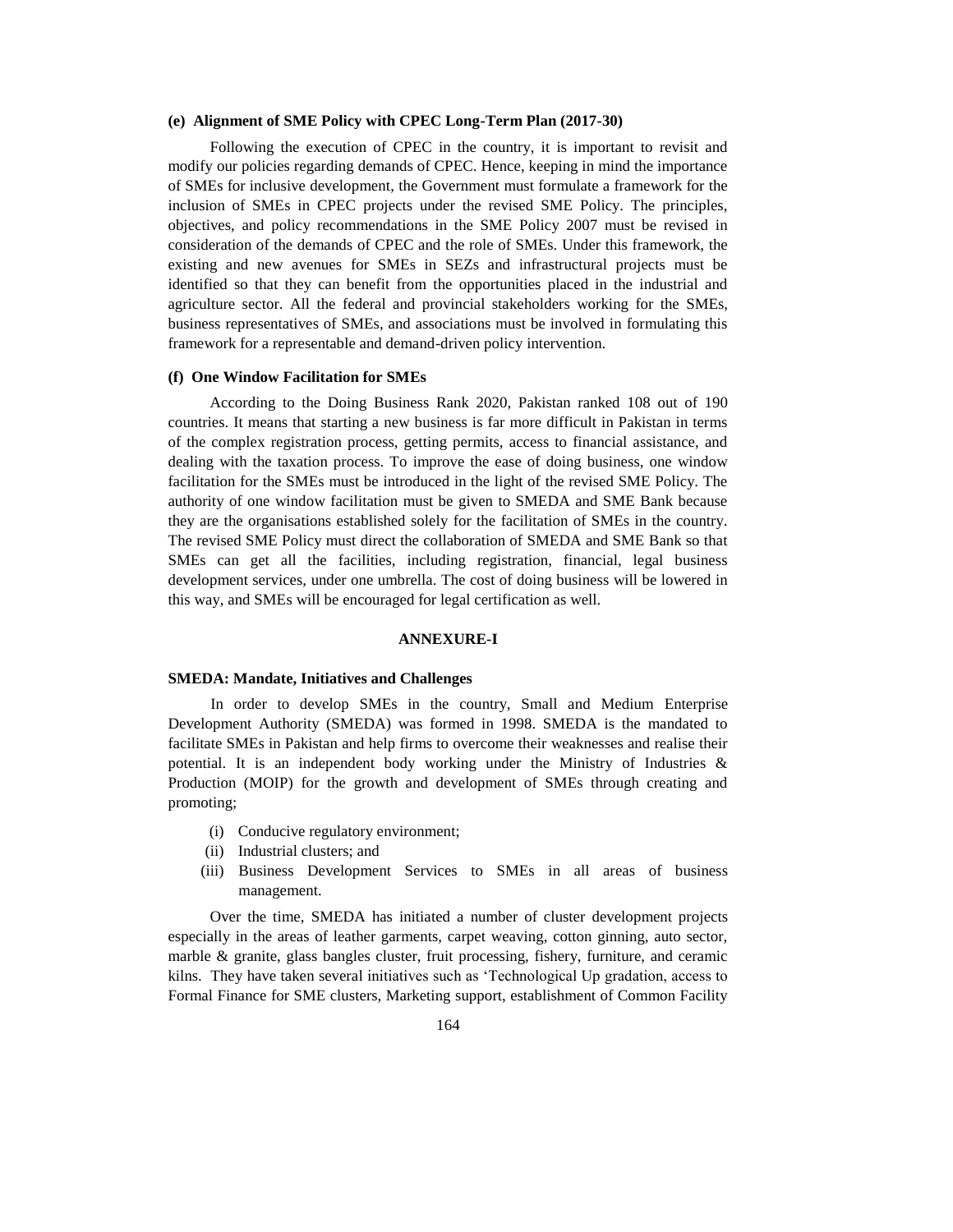Centres (CFCs), Improving Human Resource skills and Awareness on International Certification & Regulations.'

SMEDA also offers 'Business Development Services' to SMEs in all four regional offices. Under these services, SMEs are provided support on different aspects such as Project Briefs, Pre-feasibility Studies and guidance on Regulatory Procedures. SMEDA also offers specific advice to SMEs on different problems. In addition, these helpdesks provide Human Resource Training services by conducting extensive training on need analysis of different SME clusters. Moreover, currently SMEDA has a range of twentyeight projects with a total outlay of Rs.4.2 Billion under Public Sector Development Project (PSDP) which includes provincial projects in Punjab and Khyber Pakhtunkhwa  $(KPK).$ <sup>133</sup>

On policy awareness, SMEDA organises annual National SMEs Conference and Expo in collaboration with business representatives, financial institutions, Government organisations, international partners and private sector. The first conference was held in  $2016^{134}$ .

## *Regional Business Centres*

The Regional Business Centres (RBCs) of SMEDA are a 'One Man Office' i.e., only one person is leading RBC in the region. There are total twelve RBCs of SMEDA all over the country which includes Abbotabad, Dera Ismail Khan, Lahore, Faisalabad, Gujrat, Multan, Gujranwala, Sialkot, Rawalpindi, Rahim Yar Khan, Dadu and Ghotki. RBCs provide facilitation only and do not have Research and Development (R&D) unit or policy role, but the rest of the functions are similar as of the Head Office, SMEDA.

#### *Financial Services*

l

On financial front, SMEDA Head Office and RBC do not provide direct financial services or loans to SMEs. However, it has 'Financial Services under the department of Business & Sector Development Services (B&SDS). The financial role of SMEDA is divided in to four sub-categories that are 'Supportive role, Advisory services, and SME Financing Products and Financial publications'. SMEDA is playing supportive role for SMEs in terms of conducting 'Financial Analysis' or pre-feasibility studies in their sector studies which includes historical status of that particular sector in business market, competitive analysis and source of financing in that sector. SMEDA also prepare 'Financial models' or business plans for their clients on their request. One of the respondent from SMEDA Head Office told that;

*"We have prepared up to 200 pre-feasibility studies published so far which are also available on our official website. Whenever a client visits SMEDA and asked which business he/she should start, we give them briefing on these pre-feasibility studies for their information." (Respondent from the Business & Sector Development Services Division, Head Office, SMEDA).*

<sup>133</sup> "SMEDA Official Website" [http://www.smeda.org/index.php?option=com\\_content&view=](http://www.smeda.org/index.php?option=com_content&view=category&id=34&Itemid=164)  [category&id=34&Itemid=164](http://www.smeda.org/index.php?option=com_content&view=category&id=34&Itemid=164)

<sup>134</sup> https://smeda.org/smeconference/index.php/1st-sme-conference/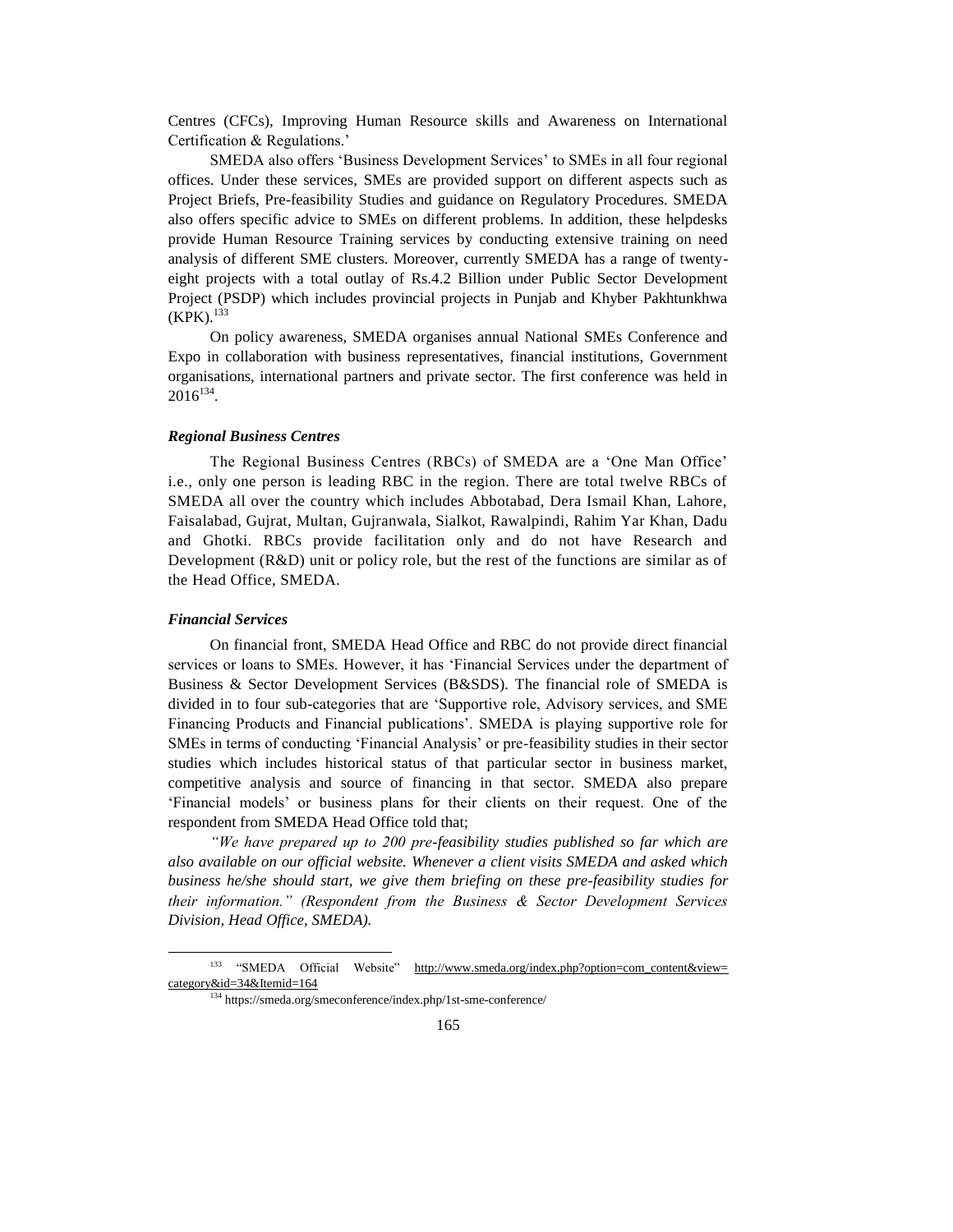Furthermore, for financial assistance, reference-based loans are provided to SMEs for which the regional office assists their clients for completion of their documents for loan application to respective banks. Moreover, RBC have also Memorandums of Understanding (MoUs) signed with the banks and helps them designing their schemes for the SMEs. In this regard, the respondent from RBC Multan told that;

*"We refer our clients to the banks as well for loans and help them in completing their documentation for the application of loans. We have Memorandums of Understandings with the banks like right now we have signed a MoU with the Bank Alfalah for easy loans for SMEs. Whenever, we organise any event in the district or regional level, we invite banks to set their help desks in these events for the easy accessibility of our clients"* 

For SME financing, SMEDA guides the financial institutions about the demands of SMEs regarding loan facilities. It also updates the information of banking services related to SME financing on its website periodically and make it accessible through one portal on its website named as 'SME Financing Products Database'. Furthermore, an accounting software 'SMEDA Accounting Package (SMAP)' is also introduced for the training of SMEs on book keeping.

*"We provide basic training of SMEs on book keeping and preparing financial statements for themselves because most of the SMEs do not keep record of their business matters due to lack of education and guidance, as a result of which, they*  face difficulties in approval of loans from banks." (Respondent from RBC Multan, *SMEDA)*

## *Business Development Services*

For business development, SMEDA works on a hierarchical agenda. First, a sector is identified, then within that sector, sub-sector is formed and under a sub -category, cluster is formed. For these clusters, SMEDA conducts diagnostic studies (complete profile of that district as well as that sector/ cluster), available for everyone on the website so that the clients and new entrants should have complete information of that region/ district before starting a business. SMEDA guides its clients on the spot regarding their queries about business start-up, investment plan, feasibility studies, legal matters, or refers them to other resource persons as well. It also design Customised Business Plans on subsidised cost for the new entrants.

SMEDA also facilitates SMEs through projects as well. There are NGOs which provide short term grants for their projects to SMEDA for technical assistance like setting up businesses for SMEs. Then, SMEDA also supports Pakistan Poverty Alleviation Fund (PPAF) and their partner organisations in several schemes. Financial support is provided through grants from these organisations while technical support is provided by SMEDA such as setting up their model frameworks and hiring consultants for that project. 'Industry Sector Program (ISP)' is also initiated by SMEDA in 2004 in which it works in collaboration with the national and international organisations for transferring of technical expertise and assistance to the local investors.

Then, SMEDA also gets share in PSDP projects as well for which funding is provided by government but implementing authority is SMEDA for those projects. Other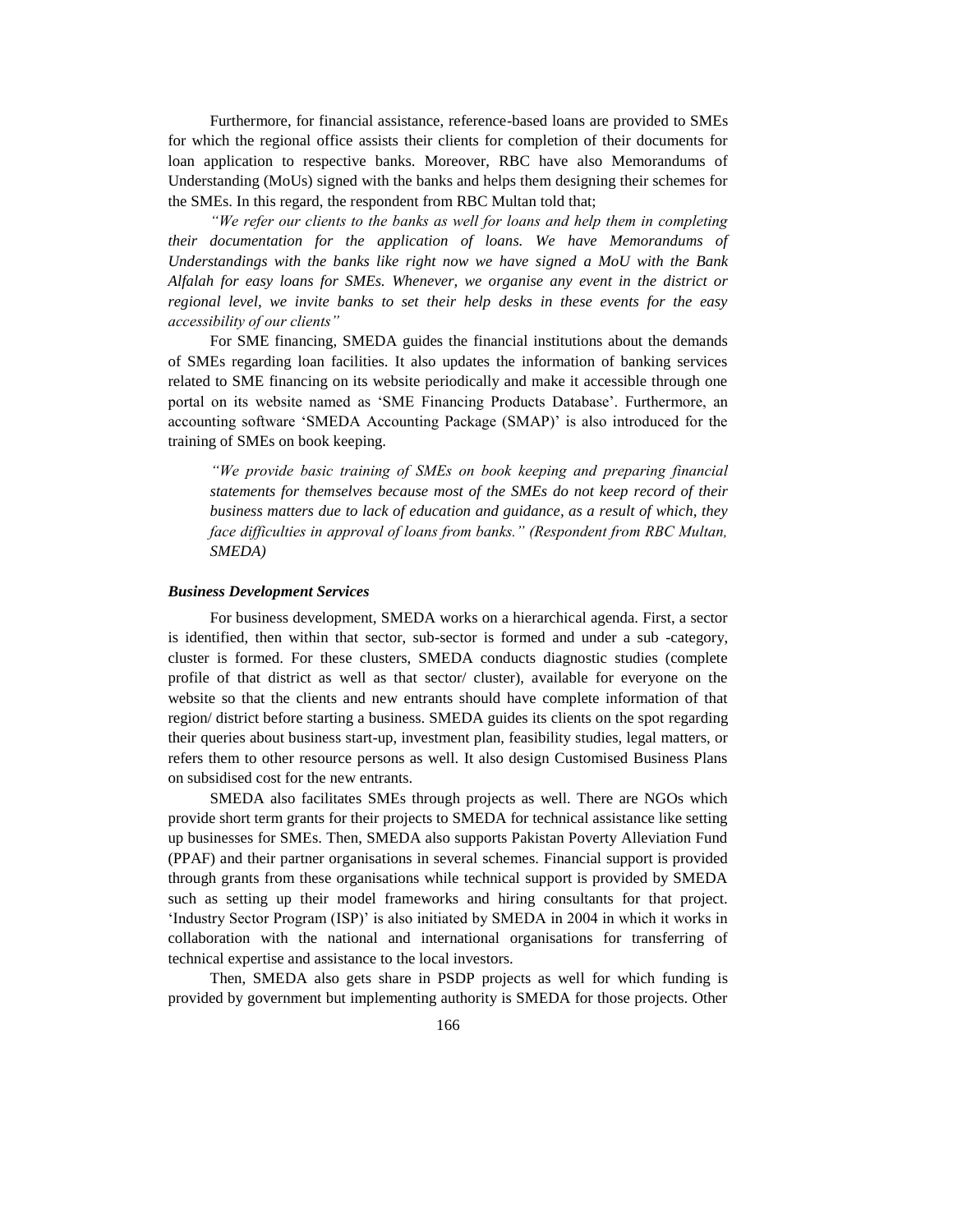than PSDP projects, there are funded projects of United Nation Organisation (UNO), United States Agency for International Development (USAID) and World bank as well, for which Government also gives quarterly funds through Ministry of Industries and Production (MOIP) for execution of these projects. SMEDA also facilitates through Public Sector Development Program (PSDP) annually.

*"There were 18 PSDP projects of SMEDA completed in 2017 and five to six projects are under process of approval for this year, 2018 under PSDP. The successful PSDP projects of SMEDA include fruit processing plants in Multan, facilitation to the people of KPK and Ex-Federally Administered Tribal Areas (Ex-FATA) who lost their businesses during war against terrorism, Cutlery project in Wazirabad, Granite Plant in Baluchistan, Foundry Services Plant in Lahore, Honey Processing Plant and Fruit Processing Units in Swat, Business Centres in Gujranwala, Sports Goods in Sialkot, Spices Processing Plant in Kunri (Sindh), Women Business centres in five regions Karachi, Lahore, Quetta, Peshawar and Swat. Mega projects of SMEDA under PSDP covered Embroidery, Marble & Granite and Gems & Jewelry which later on had converted in to separate independent companies/businesses like 'Aik Hunr Aik Nagar (AHAN)', Pakistan Gems and Jewelry Development Company (PGJDC)." (Respondent from Business & Sector Development Services Division, Head Office, SMEDA).*

## *Capacity Building Services*

In case of capacity building, SMEDA has an annual calendar of activities which includes scheduled trainings based on demand of the market or participants. It organises vocational trainings for SMEs annually 10- 12 in every region. The trainings are conducted for Export documentation and Human Resource trainings as well.

### *Potential Identification Services*

For potential identification, the research wing of SMEDA publishes studies on the sector specific analysis to improve exports and surveys of SMEs. In these studies, there is a separate section of 'potential projects' at the end, which serves the purpose of identifying the gap where new investment is needed in the potential projects. District profile is also published which includes Human Resource (HR) profile, climate, sector identification and potential projects in that particular district. For potential identification, RBC Multan provides information related to required raw materials and business options.

### *Legal Facilities*

For legal facilities, SMEDA provides contracting services for the SMEs in which SMEs are informed about the regulation related to businesses and also provides legal opinions for their issues. Regional Business Coordinators are trained for legal purposes so that they can guide their clients. SMEs have an easy access to legal and commercial contracts in a separate section 'Regulatory Procedures' on our official website where clients can get all the information regarding legal matters. There are also help desks for one to one information for the SMEs where they can get information about company formation, registration or other services. Moreover, there is a 'legal cell' in which legal experts and lawyers are available in every RBC and Head Office.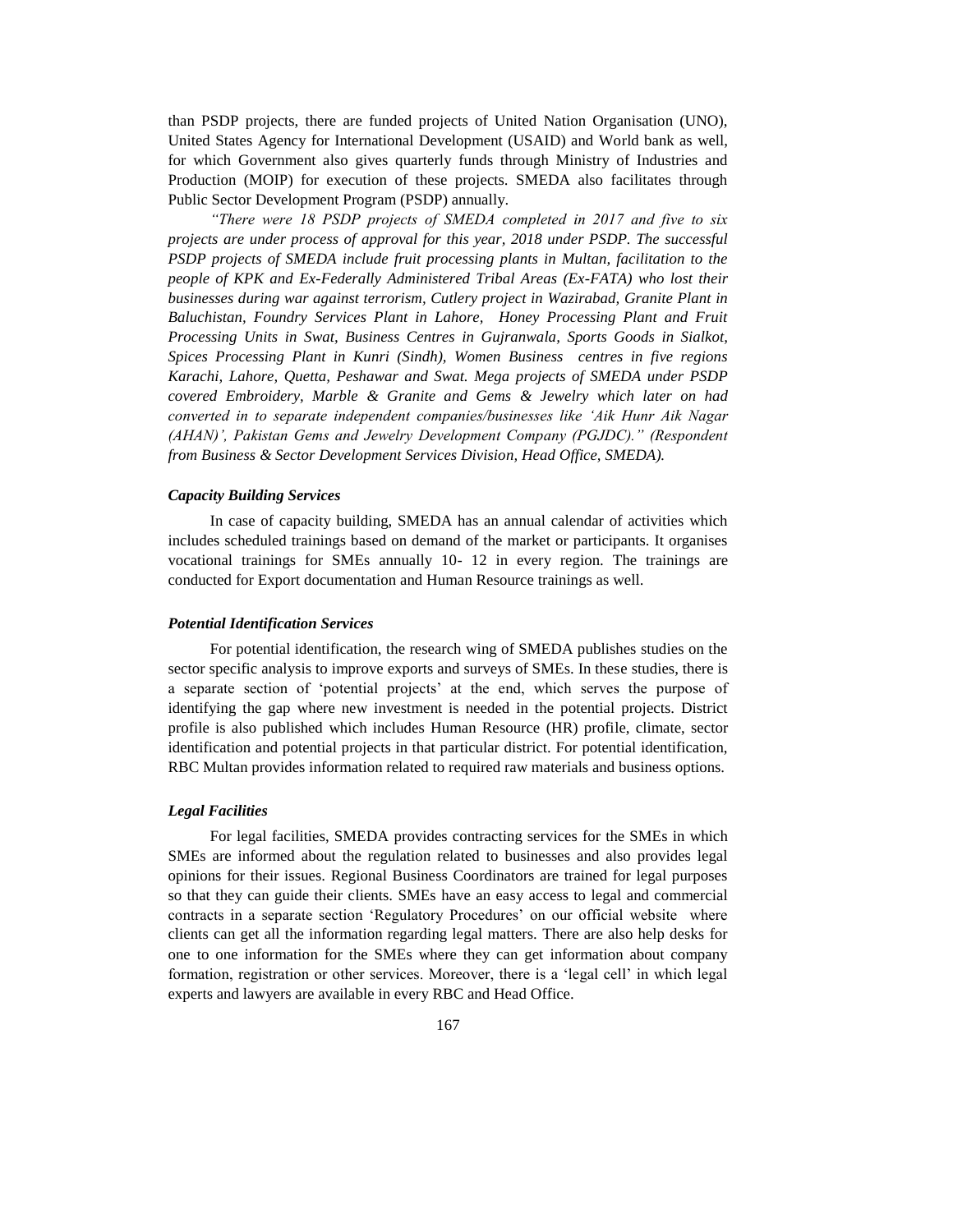*"For legal services, legal help desks are organised on monthly basis for which experts are invited who tell the clients about financing options and requirements. Either RBC Multan advertises about these helpdesks or conveys through chambers which they forward to their groups." (Respondent from RBC Multan, SMEDA)*

## *Constraints and Challenges for Organisations and SMEs*

SMEDA is the only direct facilitating body for SMEs among facilitators and policy makers therefore, there are some of the challenges that SMEDA has to face in general as well as while dealing with SMEs. First, SMEs misconceive SMEDA as a loan provider or financial assistant for SMEs, which is not true because SMEDA is a facilitator only. The second major challenge SMEDA has its low outreach and human resource to SMEs. Third challenge that SMEDA is facing is the inadequate funds from government and immobility. Fourth challenge is related to RBC Multan, the SMEs are not registered so RBC cannot reach out these SMEs. Registration body is SECP which do not have much work to do with SMEs and RBC does not have any coordination with Securities and Exchange Commission of Pakistan (SECP). Moreover, they inferred that SMEDA must be a registering authority to keep record of these SMEs.

*"There are only 22 stations of SMEDA functioning all over the country. SMEs out of these 22 stations do not have an easy access to our organisation. The organisation has less than 100 employees in all branches. RBC is led by only one person and the regional matters are dealt by this person only (Respondent from RBC Multan, SMEDA).*

On the other hand, the respondents told that there are number of constraints for SMEs in the market such as unfriendly business environment due to complicated process of registration which may irritate new entrants for business startup, lack of financial support because banks provide loans to SMEs on the basis of collateral which many of the SMEs may not be able to provide, lack of skilled labour, lack of complete or adequate knowledge, lack of experience and technological constraints.

*"There are two major constraints for SMEs that are incomplete information and lack of financing. In addition to that seriousness of SMEs is also an issue; they invest their money in different avenues and at the end they face difficulty in return of loans that is proper utilisation of loan is their issue. Understanding of SMEs is also a problem because creativity or new ideas are missing. There is no innovation or technical education for these SMEs. They also feel hesitant in legal documentation" (Respondent from RBC, Multan Head Office).*

Though the objectives highlight the mandate of the organisation, SMEDA over the years has evolved as an organisation to support SMEs and take a stock of what has been done. SMEDA has assessment mechanism in place while it has also developed five-year business plan for the institution as well as SMEs. The SMEs vary geographically and regionally therefore SMEDA continuously scrutinise in terms of what SMEDA can deliver itself and what it offer in collaboration with other organisations to facilitate the SME ecosystem.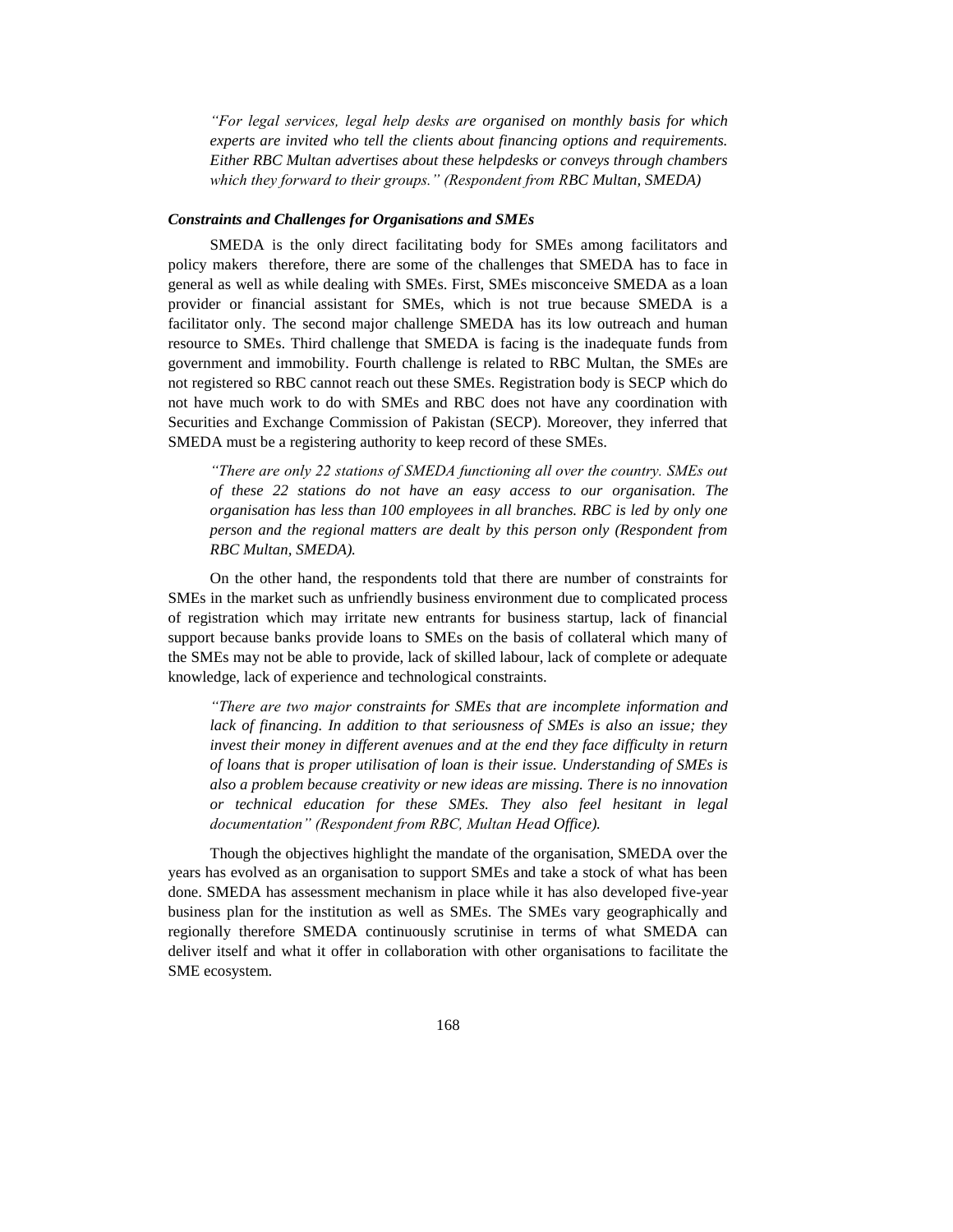### **REFERENCES**

- Abonyi, G. (2005). *"Integrating SMEs into global and regional value chains: implications for sub regional cooperation in the Greater Mekong Sub region"*, UNESCAP: Bangkok.
- Aceleanu, M., Traşcă, D. L., & Şerban, A. C. (2014). *"The role of small and medium enterprises in improving employment and in the post-crisis resumption of economic growth in Romania",* Theoretical and Applied Economics, 21(590), 87-102.
- Afaqi, M. J. (2010). "*SME sector: Genesis, challenges and prospects.",* Small and Medium Enterprise Development Authority.
- Aris, N. M. (200\7). "*SMEs: Building Blocks for Economic Growth.",* Malaysia: Department of National Statistics.
- Assasen, C., Asasen, K.and Chuangcham, N. (2003) *"A Proposed ASEAN Policy Blueprint for SME Development 2004–2014."* REPSF Project 02/005 33, 145 pp.
- Beck, T. & Demirguc-Kunt, A. & Levine, R. (2005). *"SMEs, Growth, and Poverty: Cross-Country Evidence",* Journal of Economic Growth, Springer, vol. 10(3), pages 199-229, September
- Claymone, Y., & Jaiborisudhi, W. (2011). A study on one village one product project (OVOP) in Japan and Thailand as an alternative of community development in Indonesia. International Journal of East Asian Studies, 16(1), 51-60.
- Economic Adviser's Wing, Finance Division (2018), *"Pakistan Economic Survey 2017- 18*", Government of Pakistan; URL: www.finance.gov.pk
- Harvie, C. (2002*) "The Asian Financial and Economic Crisis and Its Impact on Regional SMEs."* in C. Harvie and B.C. Lee (eds.), Globalisation and Small and Medium Enterprises in East Asia, Edward Elgar, Cheltenham, UK, Chapter 2, pp.10-42.
- Harvie, C. (2008) *"SMEs in Regional Trade and Investment Development."* in Tran Van Hoa and C. Harvie, Regional Trade Agreements in East Asia, Chapter 9, pp. 149-186, Edward Elgar, Cheltenham, UK.
- Harvie, C. (2010), 'SMEs and Regional Production Networks', in Vo, T. T., D. Narjoko and S. Oum (eds.), Integrating Small and Medium Enterprises (SMEs) into the More Integrate East Asia. ERIA Research Project Report 2009-8, Jakarta: ERIA. pp.19-45.
- Harvie, C. and Lee, B.C. (2005*) "Introduction: the Role of Small and Medium-sized Enterprises in Achieving and Sustaining Growth and Performance (with B.C. Lee)*", in C.Harvie and B.C. Lee (eds.), Sustaining Growth and Performance in East Asia: the Role of Small and Medium Sized Enterprises, Studies of Small and Medium sized Enterprises in East Asia, Volume III, Chapter 1, pp. 3-27, Edward Elgar, Cheltenham, UK.
- Harvie, C. and Lee, B.C. (2002) (eds.) *"The Role of Small and Medium Enterprises in National Economies in East Asia",* Edward Elgar, Cheltenham, UK.
- Hussain, I. Z. (2012). *"SMEs development and failure avoidance in developing countries through public private partnership*", African Journal of Business Management, 6(4), 1581.
- Igusa, K. (2006). Globalisation in Asia and Local Revitalisation Efforts: a view from one village one product (OVOP) movement in Oita. Retrieved February, 18, 2015.Katua, N. T. (2014). "*The role of SMEs in employment creation and economic growth in selected countries",* International Journal of Education and Research, 2(12), 461-472.